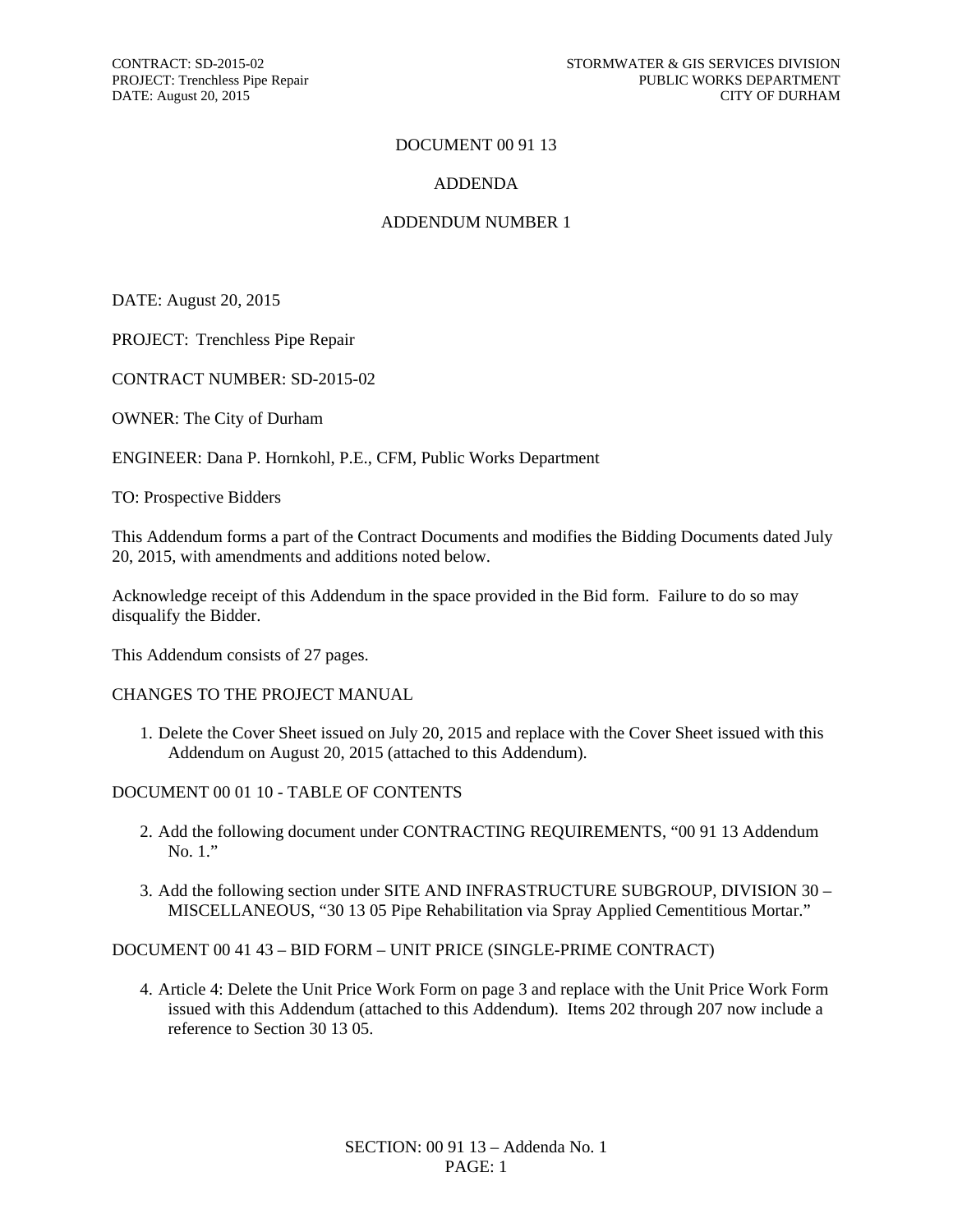DOCUMENT 00 52 15 – AGREEMENT FORM – EJCDC STIPULATED SUM (SINGLE-PRIME CONTRACT)

5. Article 1.5: Delete the Unit Price Work Form on page 3 and replace with the Unit Price Work Form issued with this Addendum (attached to this Addendum). Items 202 through 207 now include a reference to Section 30 13 05.

SECTION 30 12 05 – SOIL AND PIPE STABILIZATION WITH POLYURETHANE MATERIAL

6. Paragraph 2.1.A: Remove subparagraph 2.

7.Paragraph 3.1.B.1: Remove the existing paragraph and replace it with the text below.

"A geotechnical engineer with at least five (5) years of experience in polyurethane injection for void fill, soil and pipe stabilization must oversee and certify the work performed as part of this section"

SECTION 30 13 00 – CURED-IN-PLACE PIPE (CIPP)

- 8. This section had an incorrect contract number in the header. The correct contract number is SD-2015-02. A replacement section with the correct contract number is attached to this Addendum.
- 9. Paragraph B: Add the following subparagraph.

"5. Section 30 13 05: Pipe Rehabilitation via Spray Applied Cementitious Mortar

SECTION 30 13 05 – PIPE REHABILITATION VIA SPRAY APPLIED CEMENTITIOUS MORTAR

10. This section is added to the Project Manual (attached to this Addendum).

# END OF DOCUMENT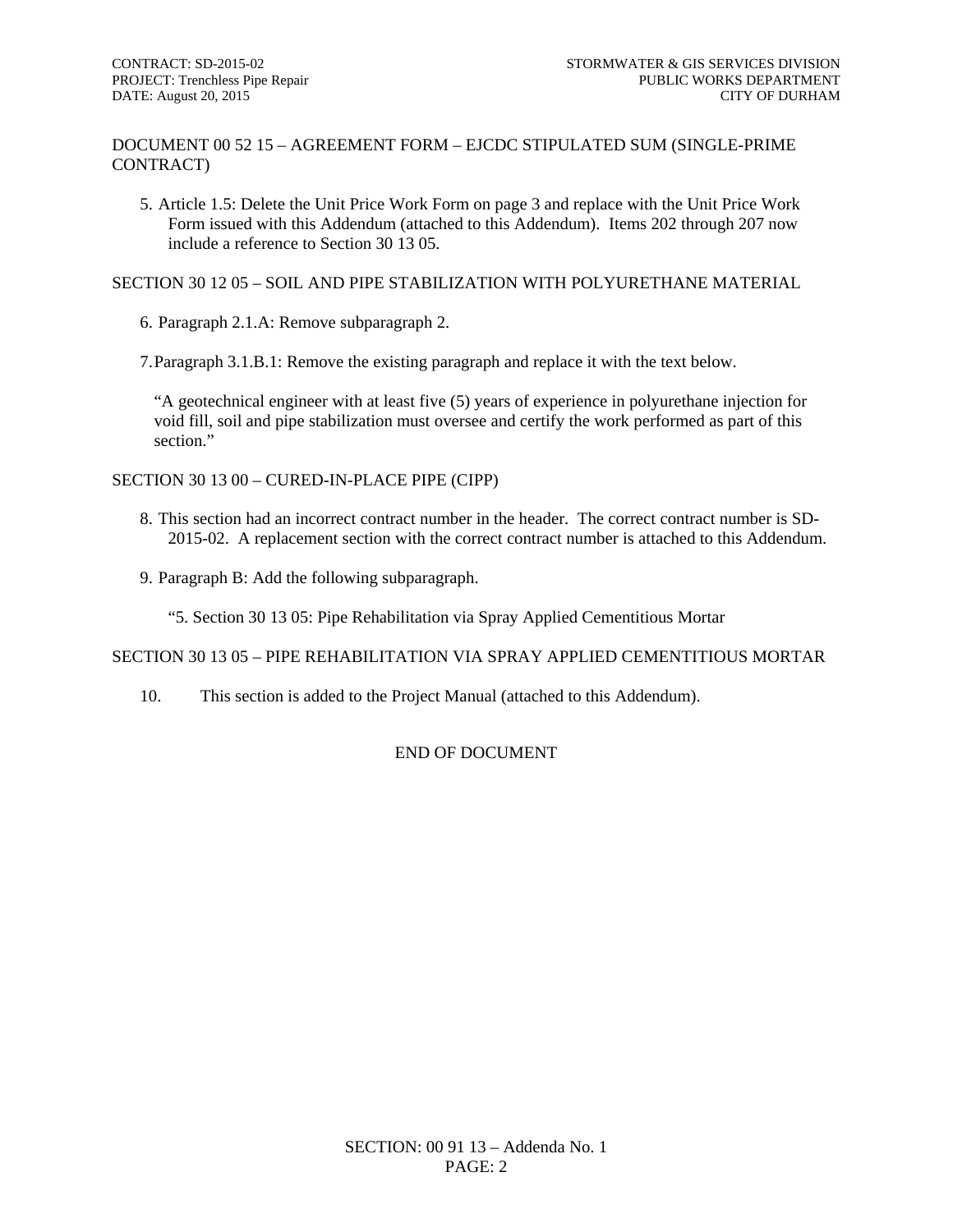# **CITY OF DURHAM**

# **PROJECT MANUAL**

# **INCLUDING**

# BIDDING DOCUMENTS, CONTRACT DOCUMENTS, AND **TECHNICAL SPECIFICATIONS**

**FOR** 







1869 **CITY OF MEDICINE** 

# **CONTRACT: SD-2015-02 July 20, 2015, Revised August 20, 2015**

Project: **Trenchless Pipe Repair** 

**Stormwater & GIS Services Division Public Works Department** 101 City Hall Plaza, Durham NC 27701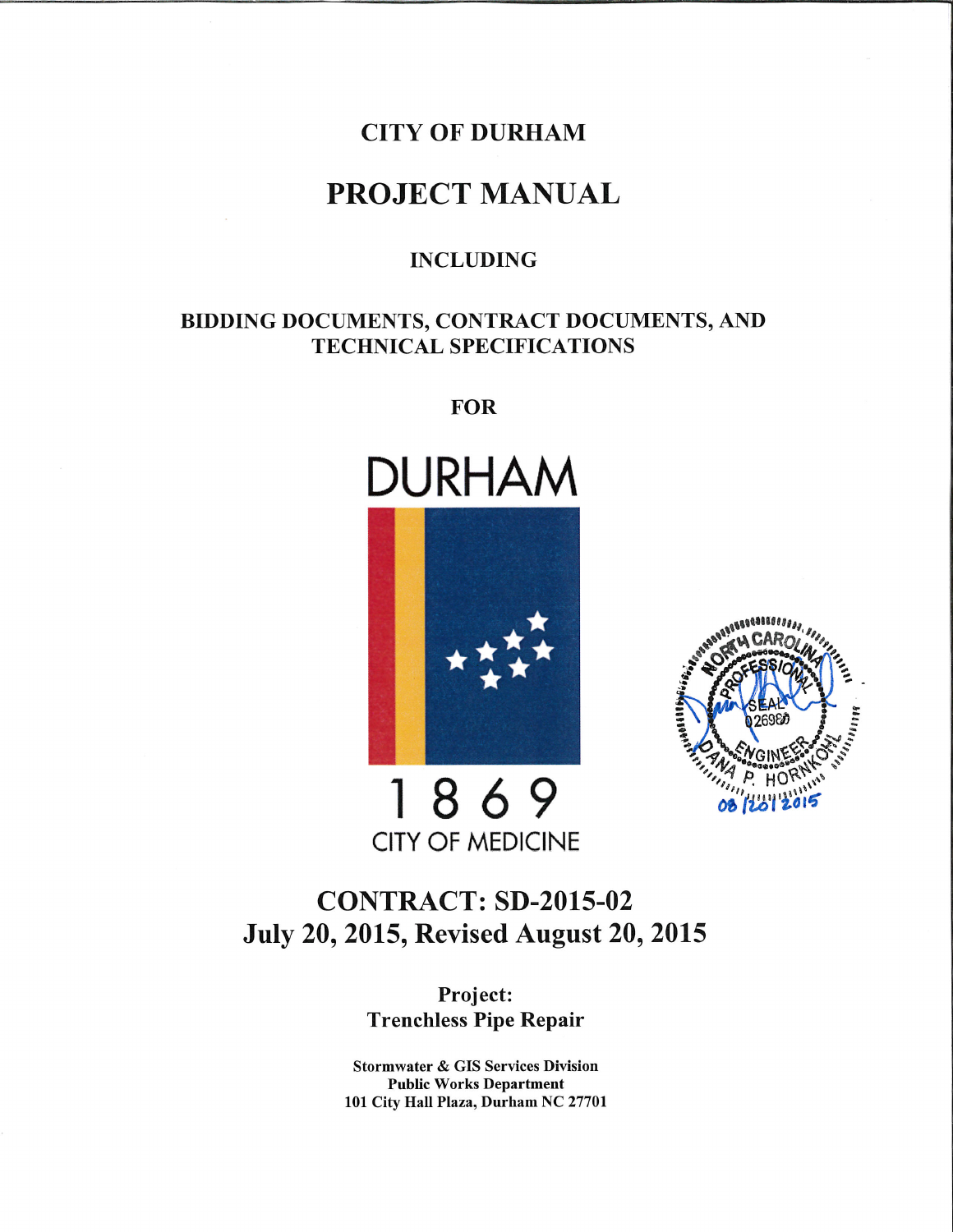# **SD‐2015‐02 Trenchless Pipe Repair Unit Price Work Form**

| Item No.                                    | Spec.               | <b>Item Description</b>                     | Quantity | Unit            | <b>Unit Price</b> | <b>Item Value</b> |
|---------------------------------------------|---------------------|---------------------------------------------|----------|-----------------|-------------------|-------------------|
| 201                                         | 30 13 00            | Mobilization for Trenchless Pipe Repair     |          | 9 <sub>EA</sub> |                   |                   |
| 202                                         | 30 13 00 & 30 13 05 | 12-inch CIPP Repair                         | 100 LF   |                 |                   |                   |
| 203                                         | 30 13 00 & 30 13 05 | 15-inch CIPP Repair                         | 100 LF   |                 |                   |                   |
| 204                                         | 30 13 00 & 30 13 05 | 18-inch CIPP Repair                         | 201 LF   |                 |                   |                   |
| 205                                         | 30 13 00 & 30 13 05 | 24-inch CIPP Repair                         | 176 LF   |                 |                   |                   |
| 206                                         | 30 13 00 & 30 13 05 | 30-inch CIPP Repair                         | 816 LF   |                 |                   |                   |
| 207                                         | 30 13 00 & 30 13 05 | 36-inch CIPP Repair                         | 148 LF   |                 |                   |                   |
| 208                                         | 30 13 00            | <b>Service Reconnection</b>                 |          | 20 EA           |                   |                   |
| 209                                         | 30 12 00            | 12-inch Pipe Joint Repair                   |          | 3 EA            |                   |                   |
| 210                                         | 30 12 00            | 15-inch Pipe Joint Repair                   |          | 3 EA            |                   |                   |
| 211                                         | 30 12 00            | 18-inch Pipe Joint Repair                   |          | 3 EA            |                   |                   |
| 212                                         | 30 12 00            | 24-inch Pipe Joint Repair                   |          | 9 EA            |                   |                   |
| 213                                         | 30 12 00            | 30-inch Pipe Joint Repair                   |          | $12$ EA         |                   |                   |
| 214                                         | 30 12 00            | 36-inch Pipe Joint Repair                   |          | 3 EA            |                   |                   |
| 215                                         | 30 12 00            | Additional Polyurethane Material            | 1,000 LB |                 |                   |                   |
| 216                                         | 30 10 00            | Mobilization for MS4 Inspections            |          | 10 EA           |                   |                   |
| 217                                         | 30 10 00            | <b>MS4</b> Inspections                      |          | 50 HR           |                   |                   |
| 218                                         | 30 10 05            | <b>Cleaning for MS4 Inspections</b>         |          | $25$ HR         |                   |                   |
| 219                                         | 30 11 00            | Bulk Water Fire Hydrant Meter Annual Rental |          | EA              | \$2,500.00        | \$2,500.00        |
| 220                                         | 30 11 00            | Testing and Inspecting Allowance            |          | 1 <sub>LS</sub> | \$5,000.00        | \$5,000.00        |
| <b>TOTAL AMOUNT FOR CONTRACT SD-2015-02</b> |                     |                                             |          |                 |                   |                   |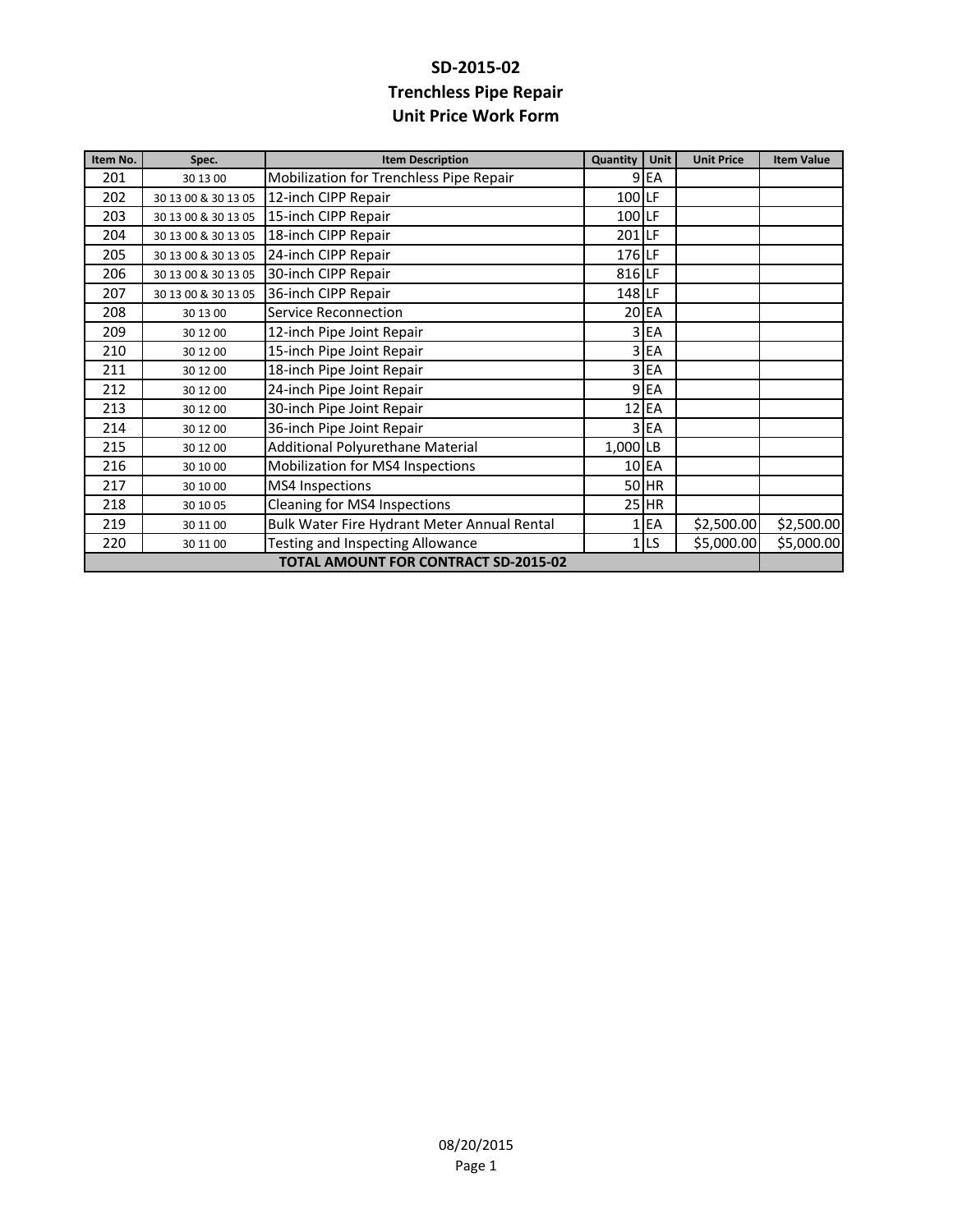#### SECTION 30 13 00

#### CURED-IN-PLACE PIPE (CIPP)

#### PART 1 GENERAL

#### 1.1 SUMMARY

- A. Section Includes:
	- 1. Unit Price Work Measurement and payment.
	- 2. Description of work and product delivery.
	- 3. References.
	- 4. Performance Work Statement (PWS) submittal.
	- 5. Product submittals.
	- 6. Safety.
	- 7. Quality Control Plan (QCP).
	- 8. CIPP repair/replacement.
	- 9. As-Built drawings.
	- 10. Warranty.

#### B. Related Sections:

- 1. Section 30 10 00: Municipal Separate Storm Sewer (MS4) Inspections
- 2. Section 30 10 05: Storm Sewer Cleaning
- 3. Section 30 11 00: Project Special Provisions.
- 4. Section 30 12 05: Soil and Pipe Stabilization with Polyurethane Material
- 5. Section 30 13 05: Pipe Rehabilitation via Spray Applied Cementitious Mortar
- C. These technical specifications include the minimum requirements for the rehabilitation of storm sewer pipelines by the installation of Cured-In-Place Pipe (CIPP) within the existing, deteriorated pipe as shown on the Drawings included as part of these Contract Documents.
- D. The rehabilitation of pipelines shall be done by the installation of a resin-impregnated flexible tube which, when cured, shall be continuous and tight-fitting throughout the entire length of the original pipe. The CIPP shall extend the full length of the original pipe and provide a structurally sound, joint-less and water-tight new pipe within a pipe. The Contractor is responsible for proper, accurate and complete installation of the CIPP using the system selected by the Contractor.
- E. Neither the CIPP system, nor its installation, shall cause adverse effects to any of the Owner's processes or facilities. The use of the product shall not result in the formation or production of any detrimental compounds or by-products within the Municipal Separate Storm Sewer System (MS4). The Contractor shall notify the Engineer and identify any by-products produced as a result of the installation operations, test and monitor the levels, and comply with any and all local waste discharge requirements. The Contractor shall cleanup, restore existing surface conditions and structures, and repair any of the CIPP system determined to be defective. The Contractor shall conduct installation operations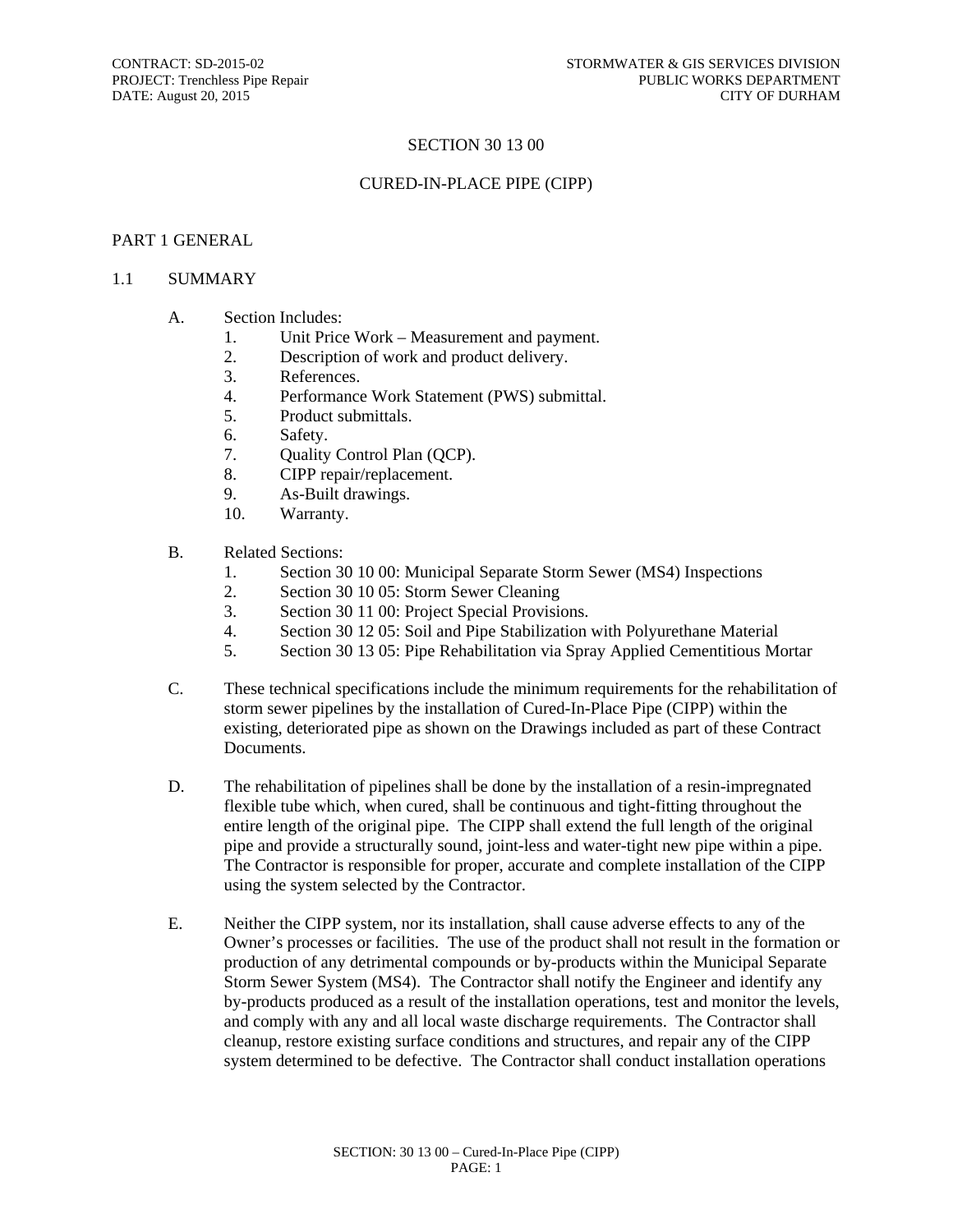and schedule cleanup in a manner to cause the least possible obstruction and inconvenience to traffic, pedestrians, businesses, and property owners or tenants.

F. The prices submitted by the Contractor, shall include all costs of permits, labor, equipment and materials for the various bid items necessary for furnishing and installing, complete in place, CIPP in accordance with these specifications. All items of work not specifically mentioned herein which are required, by the Contractor, to make the product perform as intended and deliver the final product as specified herein shall be included in the respective lump sum and unit price work Bid.

#### 1.2 UNIT PRICE - MEASUREMENT AND PAYMENT

- A. Mobilization for Trenchless Pipe Repair:
	- 1. Basis of Measurement: By each (EA).
	- 2. Basis of Payment: Includes the work described in NCDOT Standard Specification Section 800 that is specifically related to trenchless pipe repairs for each new location where trenchless pipe repairs are performed. Trenchless pipe repairs include cured-in-place pipe (CIPP) and pipe joint repairs. Five trenchless pipe repair locations have been identified in the Contract. An additional three locations are anticipated as part of the Work.
	- 3. Includes all traffic control, PWS info, submittals, safety plan, as-built drawings, testing samples, drainage bypassing, pre and post CIPP video inspection, mobilization/demobilization of labor, equipment and materials to the Project Site.
- B. Cured-In-Place Pipe:
	- 1. Basis of Measurement: By hour (LF).
	- 2. Basis of Payment: Includes the work described in this specification and will be paid as the actual number of linear feet the Contractor's personnel actively installs.
- C. Service Reconnection:
	- 1. Basis of Measurement: By each (EA).
	- 2. Basis of Payment: Includes the work described in this specification and will be paid as the actual number of reconnected existing live drainage service connections to the installed CIPP. Engineer shall review and approve live drainage connections prior to reconnection.
	- 3. Includes sealing the interface between the installed CIPP and the host pipe at the location of the service connection.

# 1.3 DESCRIPTION OF WORK AND PRODUCT DELIVERY

A. These technical specifications cover all work necessary to furnish and install, the (CIPP). The Contractor shall provide all materials, labor, equipment, and services necessary for traffic control, bypass pumping and/or diversion of drainage flows, cleaning and television inspection of sewers to be lined, liner installation, reconnection of service connections, all quality controls, provide samples for performance of required material tests, final television inspection, testing of lined pipe system and warranty work, all as specified herein.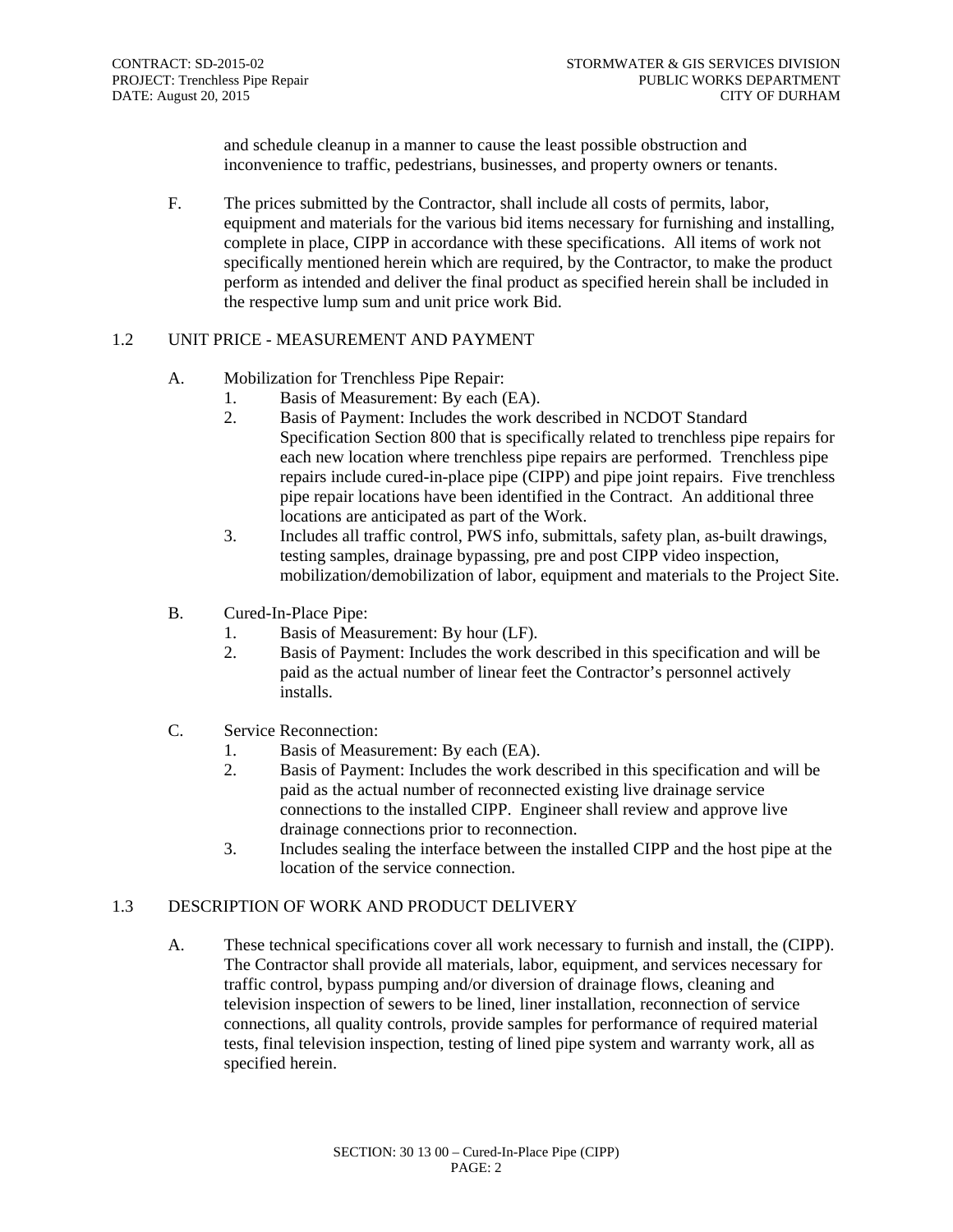- B. The product furnished shall be a complete CIPP system including all materials, applicable equipment and installation procedures.
- C. The CIPP shall be continuous and joint-less from structure to structure or access point to access point and shall be free of all defects that will affect the long term life and operation of the pipe.
- D. The CIPP shall fit sufficiently tight within the existing pipe so as to not leak at the structures, at the service connections, or through the wall of the installed pipe. If leakage occurs at the structures or the service connections the Contractor shall seal these areas to stop all leakage using a material compatible with the CIPP as directed by the Engineer at the price bid therefore in the Proposal. If leakage occurs through the wall of the pipe the liner shall be repaired or removed as recommended by the CIPP manufacturer. Final approval of the liner installation will be based on a leak tight pipe.
- E. The CIPP shall be designed for a life of 50 years or greater.
- F. The CIPP may be designed to resist external groundwater pressures only or as a fully structural stand-alone pipe-within-a-pipe. If the design is for groundwater, only the design groundwater level is required for external loads. If specified in the contract documents the installed CIPP shall be a structurally designed pipe within a pipe, meet or exceed all contract specified physical properties, fitting tightly within the existing pipe all within the tolerances specified. The installed CIPP shall withstand all applicable surcharge loads (soil overburden, live loads, etc.) and external hydrostatic (groundwater) pressure, if present, for each specific installation location.
- G. The installed CIPP shall have a long term (50 year) corrosion resistance to the typical chemicals found in municipal storm drainage.
- H. All existing and confirmed active service connections and any other service laterals to be reinstated as directed by the Engineer shall be re-opened robotically or by hand in the case of man-entry size piping, to their original shape and to 90% of their original capacity. All over-cut service connections will be properly repaired to meet the requirements of these specifications.
- I. All materials furnished, as part of this contract shall be marked with detailed product information, stored in a manner specified by the manufacturer and tested to the requirement of this Contract.
- J. Testing and warranty inspections shall be executed by the Engineer. Any defects found shall be repaired or replaced by the Contractor.
- K. The Contractor shall furnish all samples for product testing at the request of the Engineer. The Contractor shall deliver the samples to an approved laboratory, and pay for all material and product testing performed under this Contract.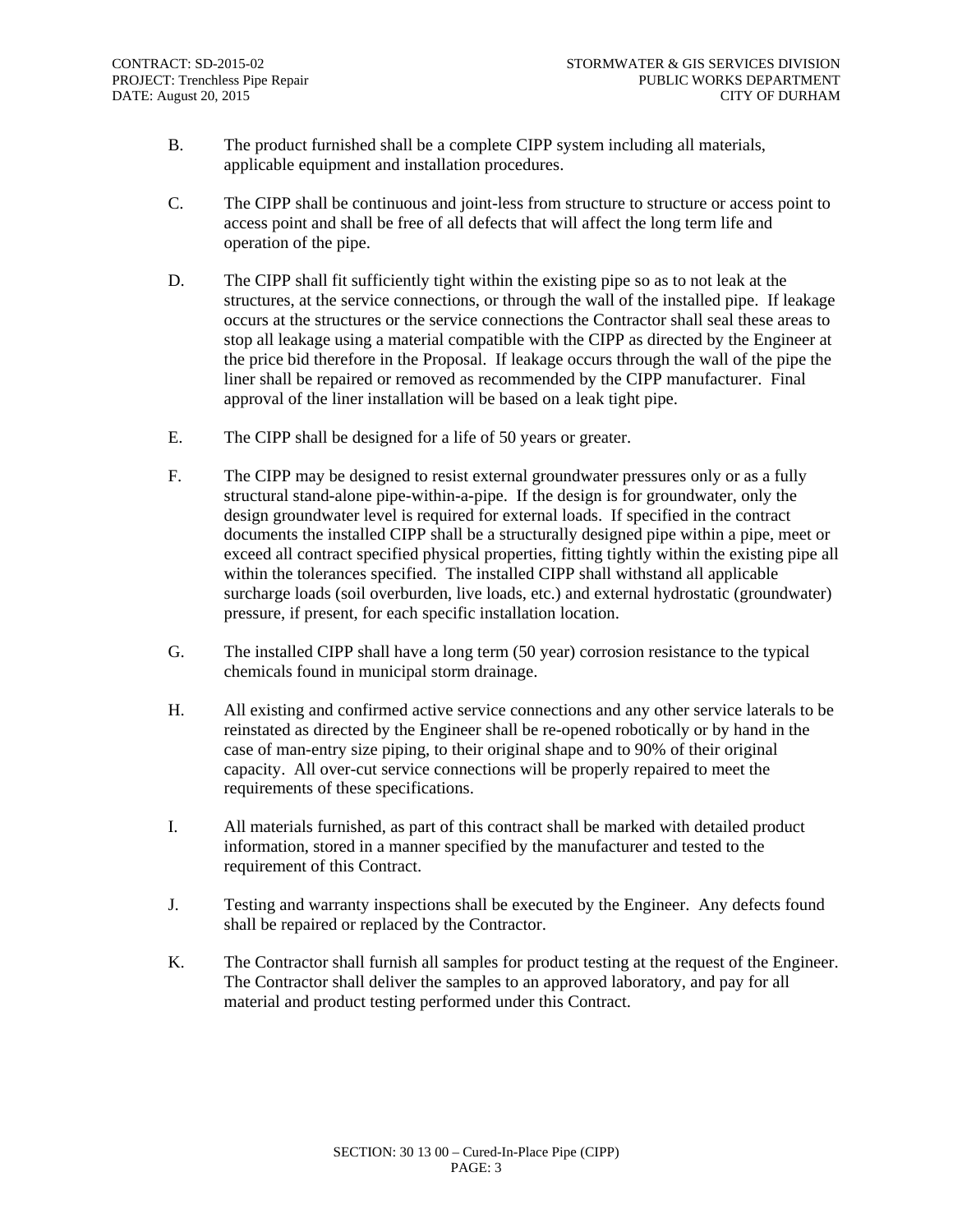#### 1.4 REFERENCES

- A. The following documents form a part of this specification to the extent stated herein and shall be the latest editions thereof. Where differences exist between codes and standards, the requirements of these specifications shall apply. All references to codes and standards shall be to the latest revised version.
	- 1. ASTM F1216 Standard Practice for Rehabilitation of Existing Pipelines and Conduits by the Inversion and Curing of a Resin-Impregnated Tube
	- 2. ASTM F1743 Standard Practice for Rehabilitation of Existing Pipelines and Conduits by the Pull in and inflate and Curing of a Resin-Impregnated Tube
	- 3. ASTM D543 Standard and Practice for Evaluating the Resistance of Plastics to Chemical Reagents
	- 4. ASTM D638 Standard Test Method for Tensile Properties of Plastics
	- 5. ASTM D790 Standard Test Methods for Flexural Properties of Un-reinforced and Reinforced Plastics and Electrical Insulating Materials
	- 6. ASTM D792 Standard Test Methods for Density and Specific Gravity of Plastics by displacement.
	- 7. ASTM F2019-03 Standard Practice for Rehabilitation of Existing Pipelines and Conduits by the Pulled in Place Installation of Glass Reinforced Plastic (GRP) Cured-in-Place Thermosetting Resin Pipe (CIPP)
	- 8. ASTM D2122-98(2004) Standard Test Method for Determining Dimensions of Thermoplastic Pipe and Fittings
	- 9. ASTM F2561-06 Standard Practice for Rehabilitation of a Sewer Service Lateral and Its Connection to the Main Using a One Piece Main and Lateral Cured-in-Place Liner
	- 10. ASTM D2990 Standard Test Methods for Tensile, Compressive, and Flexural Creep and Creep-Rupture of Plastics
	- 11. ASTM D3567-97(2002) Standard Practice for Determining Dimensions of Fiberglass (Glass-Fiber-Reinforced Thermosetting Resin) Pipe and Fittings
	- 12. ASTM D3681 Standard Test Method for Chemical Resistance of "Fiberglass (Glass Fiber Reinforced Thermosetting Resin) Pipe in a Deflected Condition
	- 13. ASTM D5813 Standard Specification for Cured-in Place Thermosetting Resin Sewer Pipe

#### 1.5 PERFORMANCE WORK STATEMENT (PWS) SUBMITTAL

- A. The Contractor shall submit, to the Engineer, a Performance Work Statement (PWS) at the pre-construction conference, which clearly defines the CIPP product delivery in conformance with the requirements of these contract documents. Unless otherwise directed by the Engineer, the PWS shall at a minimum contain the following items.
	- 1. Clearly indicate that the CIPP will conform to the project requirements as outlined in the Description of Work and as delineated in these specifications.
	- 2. Where the scope of work is specifically delineated in the contract documents, a detailed installation plan describing all preparation work, cleaning operations, pre-CCTV inspections, by-pass pumping, traffic control, installation procedure, method of curing, service reconnection, quality control, testing to be performed, final CCTV inspection, warrantees furnished and all else necessary and appropriate for a complete CIPP liner installation. A detailed installation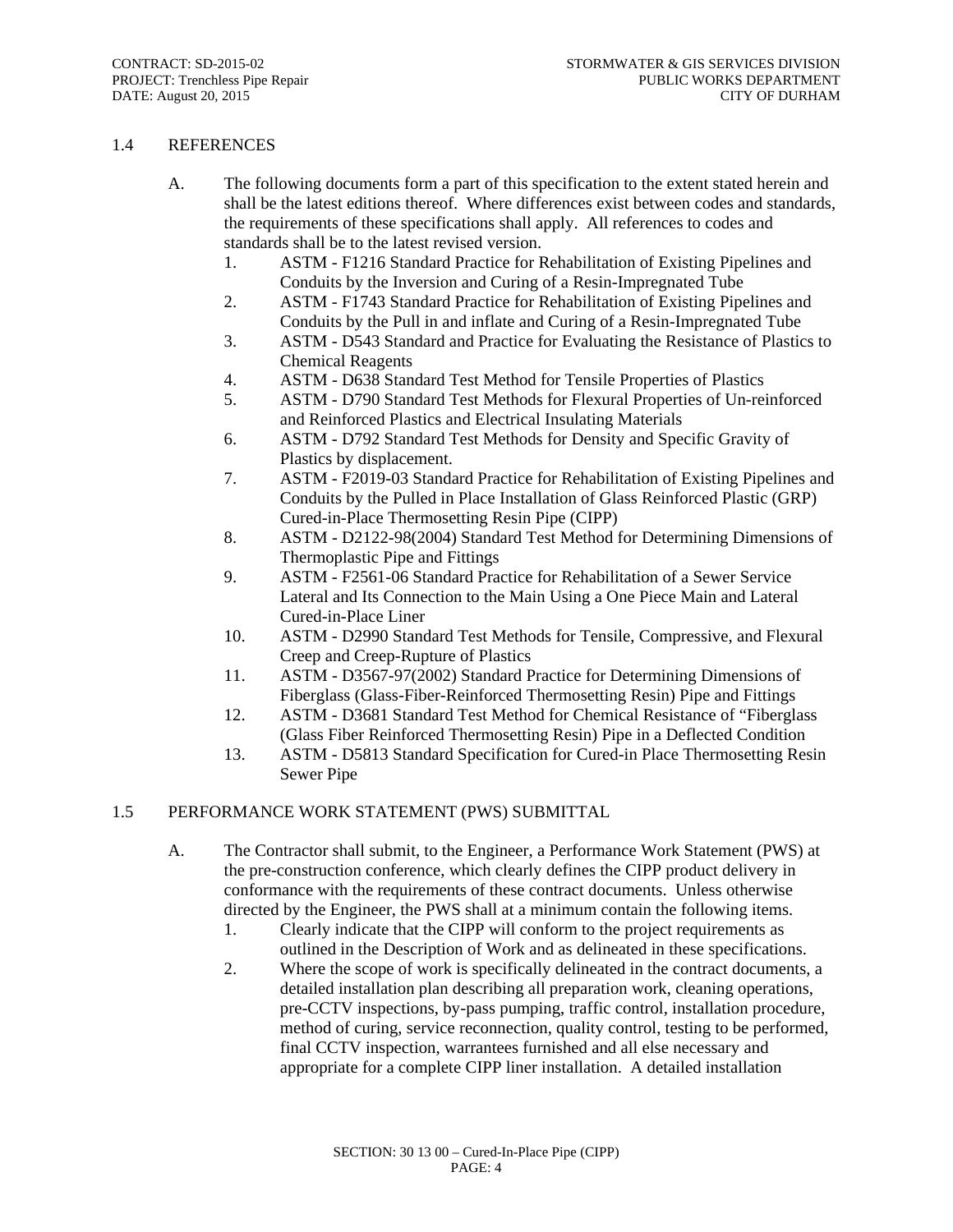schedule shall be prepared, submitted and conform to the requirements of this contract.

- 3. Contractor's description of the proposed CIPP lining technology, including a detailed plan for identifying all active service connections maintaining service, during mainline installation, to each service connected to the section of pipe being lined, including temporary service if required by the Contract.
- 4. A description of the CIPP materials to be furnished for the Project. Materials shall be fully detailed in the submittals and conform to these specifications.
- 5. A statement of the Contractor's experience. The Contractor shall have a minimum of three (3) years of continuous experience installing CIPP liners in pipe of a similar size, length, and configuration as contained in this Contract. A minimum of 150,000-linear feet of shop wet-out liner installation is required and minimum of 6 on-site wet-out installations are required as specifically applicable to this Contract. The lead personnel including the superintendent, the foreman and the lead crew personnel for the CCTV inspection, resin wet-out, the CIPP liner installation, liner curing and the robotic service reconnections each must have a minimum of three (3) years of total experience with the CIPP technology proposed for this Contract and must have demonstrated competency and experience to perform the scope of work contained in this Contract. The name and experience of each lead individual performing work on this Contract shall be submitted with the PWS. Personnel replaced by the Contractor, on this Contract, shall have similar, verifiable experience as the personnel originally submitted for the Project.
- 6. Engineering design calculations, in accordance with the Appendix of ASTM F-1216, for each length of liner to be installed including the thickness of each proposed CIPP. It will be acceptable for the Contractor to submit a design for the most severe line condition and apply that design to all of the line sections. These calculations shall be performed and certified by a, qualified, Professional Engineer. All calculations shall include data that conforms to the requirements of these specifications or as approved by the Engineer.
- 7. Proposed manufacturers technology data shall be submitted for all CIPP products and all associated technologies to be furnished.
- 8. Submittals shall include information on the cured-in-place pipe intended for installation and all tools and equipment required for a complete installation. The PWS shall identify which tools and equipment will be redundant on the job site in the event of equipment breakdown. All equipment, to be furnished for the project, including proposed back-up equipment, shall be clearly described. The Contractor shall outline the mitigation procedure to be implemented in the event of key equipment failure during the installation process.
- 9. A detailed description of the Contractor's proposed procedures for removal of any existing blockages in the pipeline that may be encountered during the cleaning process.
- 10. A detailed public notification plan shall be prepared and submitted including detailed staged notification to residences affected by the CIPP installation.
- 11. An odor control plan shall be submitted by the Contractor that will ensure that project specific odors will be minimized at the Project Site and surrounding area.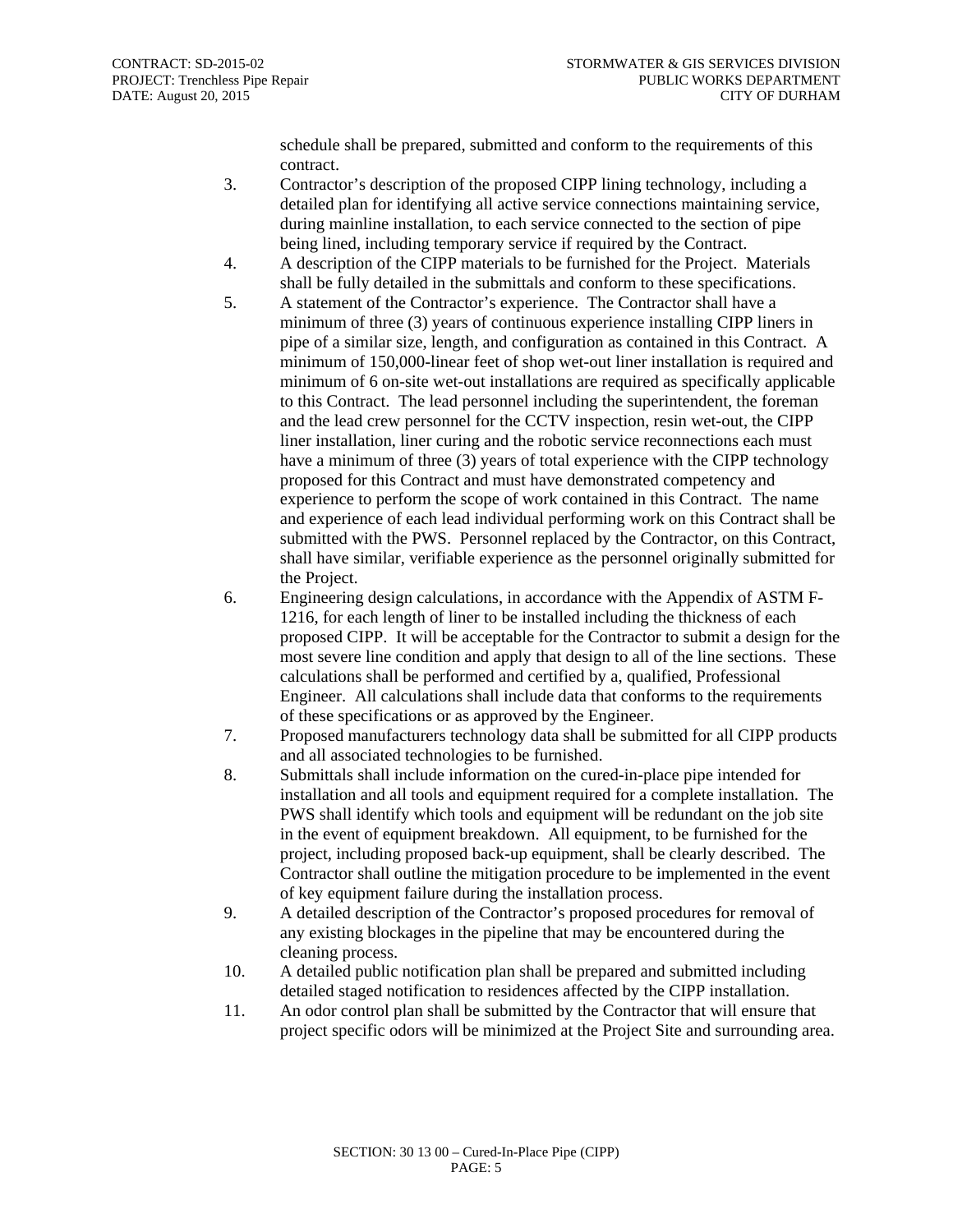B. Compensation for all work required for the submittal of the PWS shall be included in the various pipelining items contained in the Bid.

#### 1.6 PRODUCT SUBMITTALS

- A. Fabric Tube including the manufacturer and description of product components.
- B. Flexible membrane (coating) material including recommended repair (patching) procedure if applicable.
- C. Raw Resin Data including the manufacturer and description of product components.
- D. Manufacturers' shipping, storage and handling recommendations for all components of the CIPP system.
- E. All Material Safety Data Sheets (MSDS) for all materials to be furnished for the project.
- F. Tube wet-out and cure method including the following items.
	- 1. A complete description of the proposed wet-out procedure for the proposed technology.
	- 2. The manufacturer's recommended cure method for each diameter and thickness of CIPP liner to be installed. The PWS shall contain a detailed curing procedure including the curing medium and the method of application.
- G. Compensation for all work required for the submittal of product data shall be considered incidental to the Work.

#### 1.7 SAFETY

- A. The Contractor shall conform to all work safety requirements of pertinent regulatory agencies, and shall secure the Site for the working conditions in compliance with the same. The Contractor shall erect such signs and other devices as are necessary for the safety of the work Site.
- B. The Contractor shall perform all of the Work in accordance with applicable OSHA standards. Emphasis shall be placed upon the requirements for entering confined spaces and with the equipment being utilized for pipe renewal.
- C. The Contractor shall submit a proposed Safety Plan to the Engineer, prior to beginning any work, identifying all competent persons. The plan shall include a description of a daily safety program for the job site and all emergency procedures to be implemented in the event of a safety incident. All work shall be conducted in accordance with the Contractor's submitted Safety Plan.
- D. Compensation for all work required for the submittal of the Safety Plan shall be considered incidental to the Work.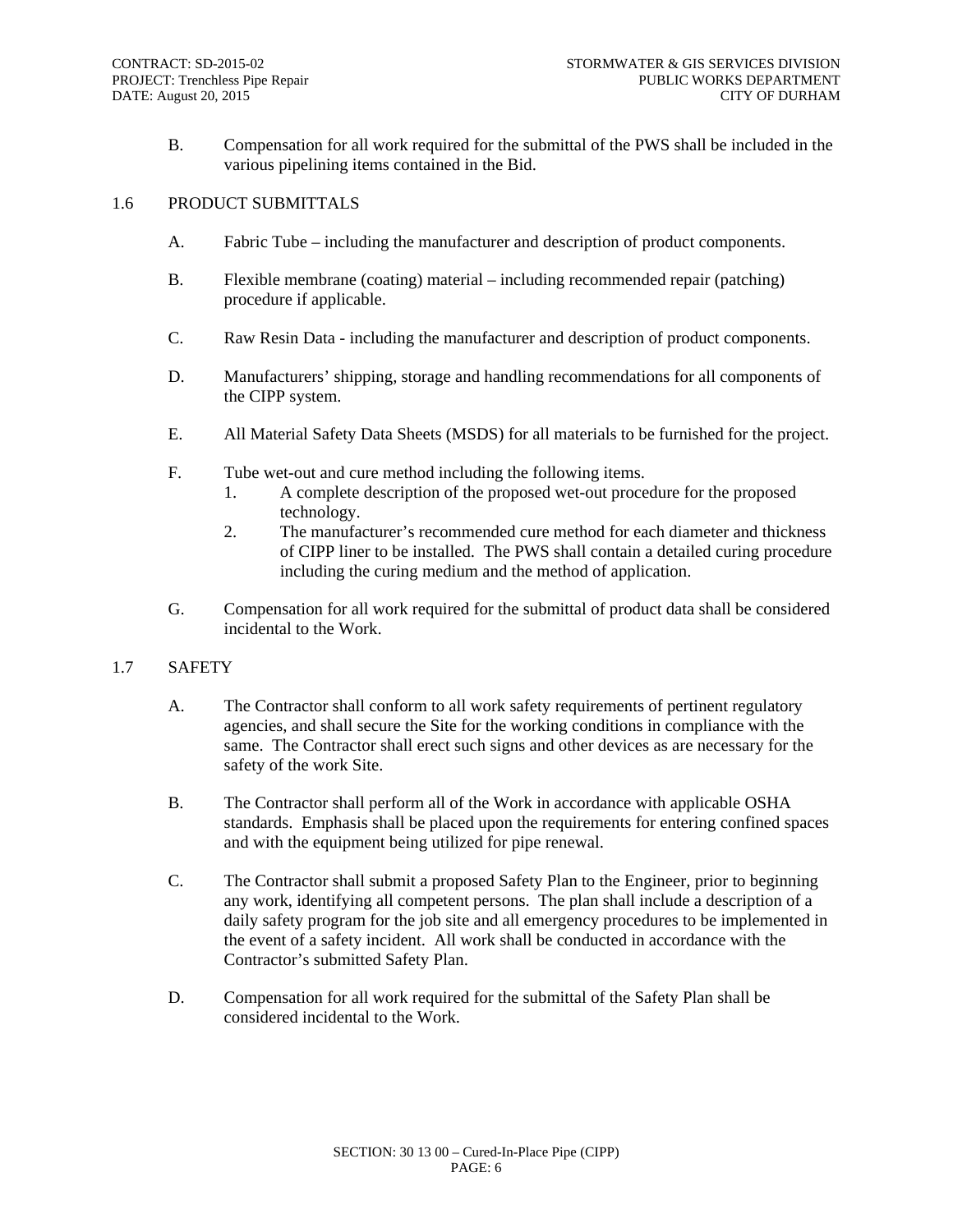# 1.8 QUALITY CONTROL PLAN (QCP)

- A. A detailed quality control plan (QCP) shall be submitted to the Engineer that fully represents and conforms to the requirements of these specifications. At a minimum the QCP shall include the following items.
	- 1. A detailed discussion of the proposed quality controls to be performed by the Contractor.
	- 2. Defined responsibilities, of the Contractor's personnel, for assuring that all quality requirements, for this Contract, are met. These shall be assigned, by the Contractor, to specific personnel.
	- 3. Proposed procedures for quality control, product sampling and testing shall be defined and submitted as part of the plan.
	- 4. Proposed methods for product performance controls, including method of and frequency of product sampling and testing both in raw material form and cured product form.
	- 5. A scheduled performance and product test result reviews between the Contractor and the Engineer at a regularly scheduled job meeting.
	- 6. Inspection forms and guidelines for quality control inspections shall be prepared in accordance with the standards specified in this contract and submitted with the OCP.
	- 7. Two (2) days of inspector training, by the CIPP system manufacture, for the Resident Project Representative shall be provided. This training shall be prior to liner installation, include both technical and field training and include all key aspects of visual inspection and sampling procedures for testing requirements. On smaller projects having an estimated duration of less than two (2) weeks of lining work, the system manufacturer shall furnish a check list containing key elements of the CIPP installation criteria that is important for the Resident Project Representative to ensure that quality control and testing requirements are performed in accordance with the Contract documents.
- B. Compensation for all work required for the submittal of the QCP and Resident Project Representative training shall be considered incidental to the Work.

#### 1.9 CIPP REPAIR/REPLACEMENT

- A. Occasionally installations will result in the need to repair or replace a defective CIPP. The Contractor shall outline specific repair or replacement procedures for potential defects that may occur in the installed CIPP. Repair/replacement procedures shall be as recommended by the CIPP system manufacturer and shall be submitted as part of the PWS.
- B. Defects in the installed CIPP that will not affect the operation and long term life of the product shall be identified and defined.
- C. Repairable defects that may occur in the installed CIPP shall be specifically defined by the Contractor based on manufacturer's recommendations, including a detailed step-bystep repair procedure, resulting in a finished product meeting the requirements of these Contract specifications.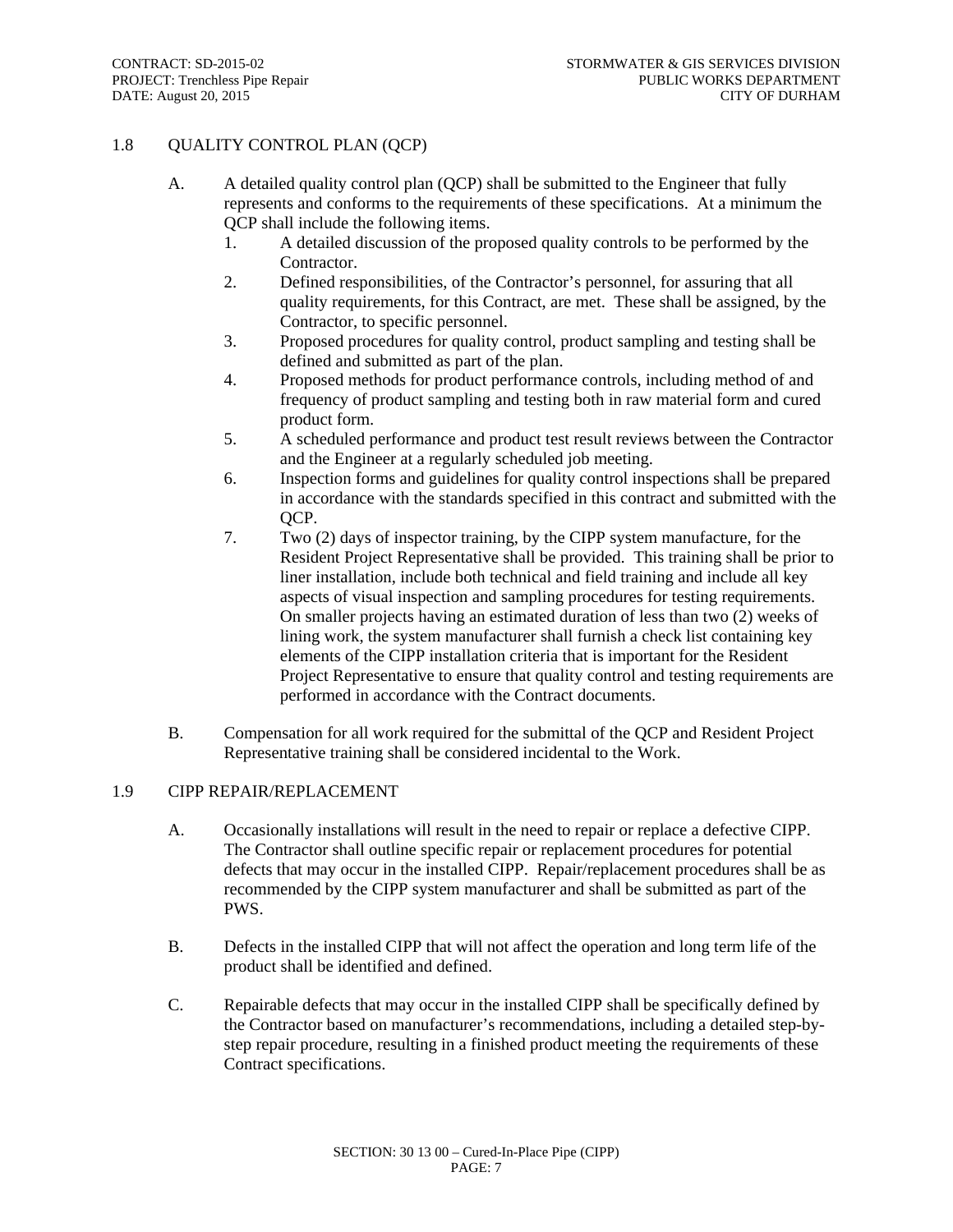D. Un-repairable defects that may occur to the CIPP shall be clearly defined by the Contractor based on the manufacturer's recommendations, including a recommended procedure for the removal and replacement of the CIPP.

#### 1.10 AS-BUILT DRAWINGS

- A. As-Built drawings as well as pre and post inspection digital recordings shall be submitted to the Engineer, by the Contractor within 2 weeks of final acceptance of said work or as specified by the Engineer. As-Built drawings shall include the identification of the work completed by the Contractor and shall be prepared on one set of Drawings provided to the Contractor at the onset of the Project.
- B. As-Built drawings shall be kept on the Project Site at all times, shall include all necessary information as outlined in the PWS or as agreed to by the Engineer and the Contractor at the start of the Contract and shall be updated as the work is being completed, and shall be clearly legible.
- C. Compensation for all work required for the submittal and approval of As-Built Drawings shall be considered incidental to the Work.

## 1.11 WARRANTY

- A. The materials used for the project shall be certified by the manufacturer for the specified purpose. The Contractor shall warrant the liner material and installation for a period of one (1) year. During the Contractor warranty period, any defect which may materially affect the integrity, strength, function and/or operation of the pipe, shall be repaired at the Contractor's expense in accordance with procedures included in Section 1.9, CIPP Repair/Replacement, and as recommended by the manufacturer.
- B. On any work completed by the Contractor that is defective and/or has been repaired, the Contractor shall warrant this work for (1) year in addition to the warrantee required by the Contract.
- C. After a pipe section has been lined and for a period of time up to one (1) year following completion of the Project, the Engineer may inspect all or portions of the lined system. The specific locations will be selected at random by the Engineer and will include all sizes of CIPP from this Project. If it is found that any of the CIPP has developed abnormalities since the time of post installation inspection, the abnormalities shall be repaired and/or replaced as defined in Section 1.9, CIPP Repair/Replacement, and as recommended by the manufacturer. If, after inspection of a portion of the lined system under the contract, problems are found, the Engineer may televise all the CIPP installed on the Contract. All verified defects shall be repaired and/or replaced by the Contractor and shall be performed in accordance with Section 1.9, CIPP Repair/Replacement, and per the original specifications, all at no additional cost to the Owner.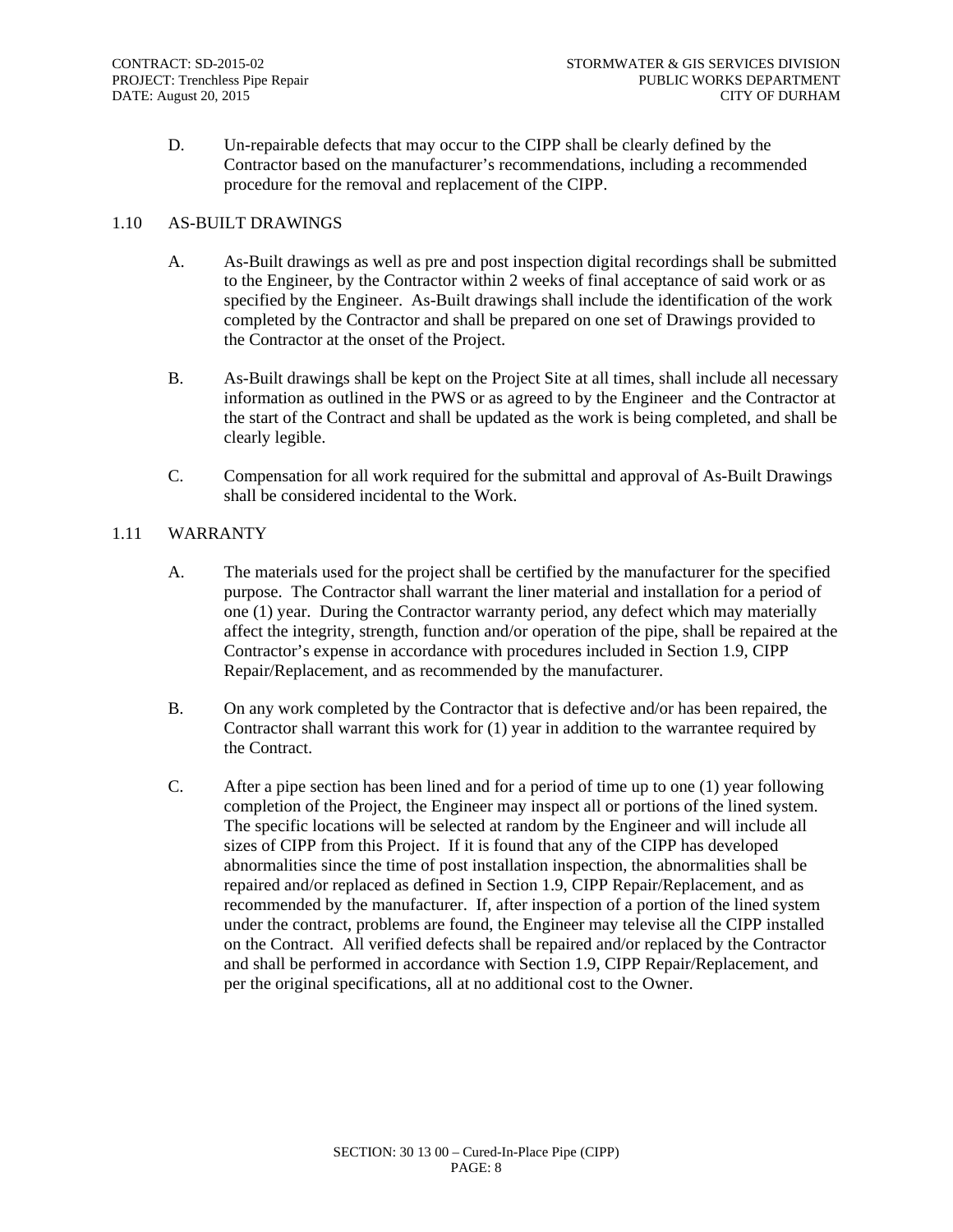### PART 2 PRODUCTS

#### 2.1 MATERIALS

- A. The CIPP System must meet the chemical resistance requirements of theses Contract Documents.
- B. All materials, shipped to the Project Site shall be accompanied by test reports certifying that the material conforms to the ASTM standards listed herein. Materials shall be shipped, stored, and handled in a manner consistent with written recommendations of the CIPP system manufacturer to avoid damage. Damage includes, but is not limited to, gouging, abrasion, flattening, cutting, puncturing, or ultra-violet (UV) degradation. Onsite storage locations shall be approved by the Engineer. All damaged materials shall be promptly removed from the Project Site at the Contractor's expense and disposed of in accordance with all current applicable agency regulations.

#### 2.2 FABRIC TUBE

- A. The fabric tube shall consist of one or more layers of absorbent non-woven felt fabric, felt/fiberglass or fiberglass and meet the requirements of ASTM F 1216, ASTM F 1743, ASTM D 5813 & ASTM F2019. The fabric tube shall be capable of absorbing and carrying resins, constructed to withstand installation pressures and curing temperatures and have sufficient strength to bridge missing pipe segments, and stretch to fit irregular pipe sections. The contractor shall submit certified information from the felt manufacturer on the nominal void volume in the felt fabric that will be filled with resin.
- B. The wet-out fabric tube shall have a uniform thickness and excess resin distribution that when compressed at installation pressures will meet or exceed the design thickness after cure.
- C. The fabric tube shall be manufactured to a size and length that when installed will tightly fit the internal circumference, meeting applicable ASTM standards or better, of the original pipe. Allowance shall be made for circumferential stretching during installation. The tube shall be properly sized to the diameter of the existing pipe and the length to be rehabilitated and be able to stretch to fit irregular pipe sections and negotiate bends. The Contractor shall determine the minimum tube length necessary to effectively span the designated run between manholes. The Contractor shall verify the lengths in the field prior to ordering and prior to impregnation of the tube with resin, to ensure that the tube will have sufficient length to extend the entire length of the run. The Contractor shall also measure the inside diameter of the existing pipelines in the field prior to ordering liner so that the liner can be installed in a tight-fitted condition.
- D. The outside and/or inside layer of the fabric tube (before inversion/pull-in, as applicable) shall be coated with an impermeable, flexible membrane that will contain the resin and facilitate, if applicable, vacuum impregnation and monitoring of the resin saturation during the resin impregnation (wet-out) procedure.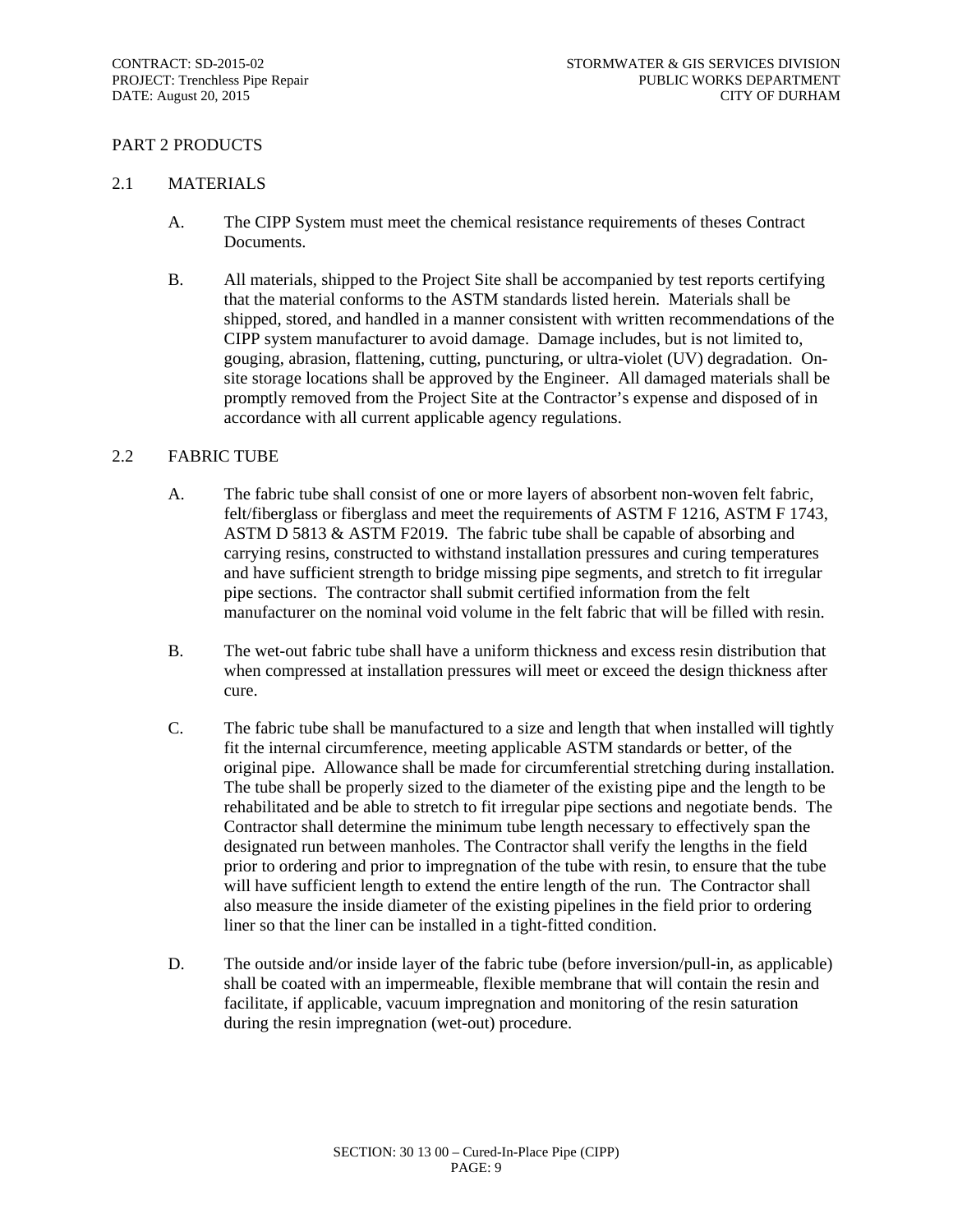- E. No material shall be included in the fabric tube that may cause de-lamination in the cured CIPP. No dry or unsaturated layers shall be acceptable upon visual inspection as evident by color contrast between the tube fabric and the activated resin containing a colorant.
- F. The wall color of the interior pipe surface of CIPP after installation shall be a light reflective color so that a clear detailed examination with closed circuit television inspection equipment may be made. The hue of the color shall be dark enough to distinguish a contrast between the fully resin saturated felt fabric and dry or resin lean areas.
- G. Seams in the fabric tube, if applicable, shall meet the requirements of ASTM D5813.
- H. The outside of the fabric tube shall be marked every 5-feet with the name of the manufacturer or CIPP system, manufacturing lot and production footage.
- I. The minimum length of the fabric tube shall be that deemed necessary by the installer to effectively span the distance from the starting manhole to the terminating manhole or access point, plus that amount required to run-in and run-out for the installation process.
- J. The nominal fabric tube wall thickness shall be constructed, as a minimum, to the nearest 0.5-mm increment, rounded up from the design thickness for that section of installed CIPP. Wall thickness transitions, in 0.5-mm increments or greater as appropriate, may be fabricated into the fabric tube between installation entrance and exit access points. The quantity of resin used in the impregnation shall be sufficient to fill all of the felt voids for the nominal felt thickness.
- 2.3 RESIN
	- A. The resin shall be a corrosion resistant polyester or vinyl ester resin and catalyst system or epoxy and hardener system that, when properly cured within the tube composite, meets the requirements of ASTM F1216, ASTM F1743 or F2019, the physical properties herein, and those, which are to be utilized in the design of the CIPP for this project. The resin shall produce CIPP which will comply with or exceed the structural and chemical resistance requirements of this specification.
	- B. The resin to tube ratio, by volume, shall be furnished as recommended by the manufacturer.

#### 2.4 STRUCTURAL REQUIREMENTS

- A. The physical properties and characteristics of the finished liner will vary considerably, depending on the types and mixing proportions of the materials used, and the degree of cure executed. It shall be the responsibility of the Contractor to control these variables and to provide a CIPP system which meets or exceeds the minimum properties specified herein.
- B. The CIPP shall be designed as per ASTM F1216 Appendices. The CIPP design shall assume no bonding to the original pipe wall.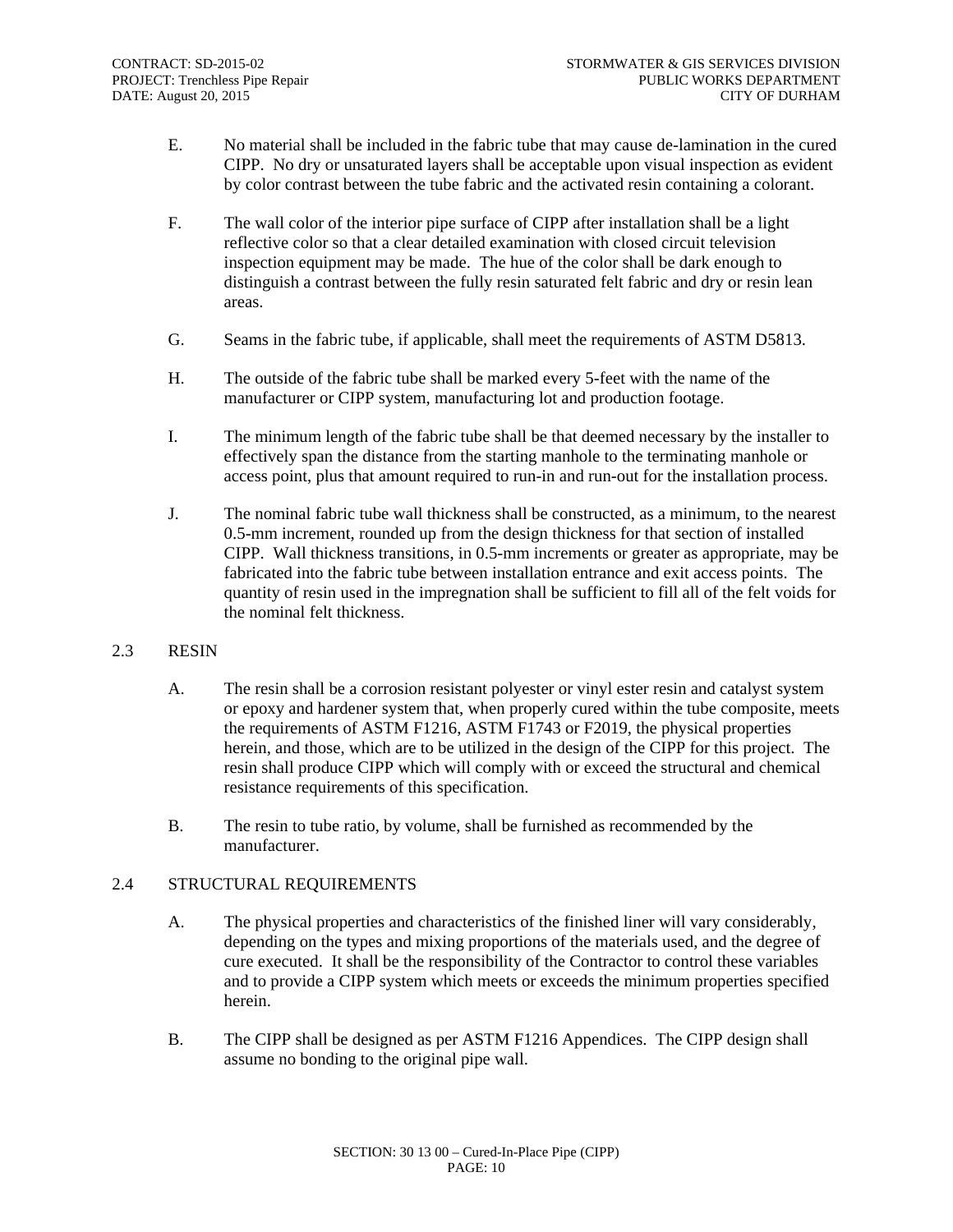- C. The Contractor's design engineer shall set the long term (50-year extrapolated) Creep Retention Factor at 50% of the initial design flexural modulus as determined by ASTM D-790 test method. This value shall be used unless the Contractor submits long term test data (ASTM D2990) to substantiate a higher retention factor.
- D. The cured pipe material (CIPP) shall, at a minimum, meet or exceed the structural properties, as listed below.

| Property                                                                                                                                  | <b>Test Method</b> | <b>Cured Composite</b><br>per ASTM F1216 | <b>Cured Composite</b><br>per Design |
|-------------------------------------------------------------------------------------------------------------------------------------------|--------------------|------------------------------------------|--------------------------------------|
| <b>Flexural Modulus of Elasticity (Short</b> )<br>Term) (Felt Tubes) Felt/Fiberglass,<br>Fiberglass as recommended by the<br>manufacturer | ASTM D-790         | 250,000-psi                              | <b>Contractor Value</b>              |
| Flexural Strength (Short Term) (Felt<br>Tubes) Felt/Fiberglass, Fiberglass as<br>recommended by the manufacturer                          | ASTM D-790         | $4,500$ -psi                             | <b>Contractor Value</b>              |

# 2.5 MINIMUM PHYSICAL PROPERTIES

A. The required structural CIPP wall thickness shall be based, as a minimum, on the physical properties of the cured composite and per the design of the Contractor's Professional Engineer (see section 1.5.A.5) and in accordance with the Design Equations contained in the appendix of the ASTM standards, and the following design parameters.

| Design Safety Factor            | $2.0$ (1.5 for pipes 36-inch or larger)            |
|---------------------------------|----------------------------------------------------|
| <b>Creep Retention Factor</b>   | 50%                                                |
| Ovality                         | 2% or as measure by field inspection               |
| <b>Constrained Soil Modulus</b> | Per AASHTO LRFD Section 12 and AWWA<br>Manual M 45 |
| Groundwater Depth               | As specified or indicated on the Drawings          |
| Soil Depth (above the crown)    | As specified or indicated on the Drawings          |
| Live Load                       | Highway, railroad, or airport as applicable        |
| Soil Load (assumed)             | 120-pounds/foot <sup>3</sup>                       |
| Minimum Service Life            | 50-years                                           |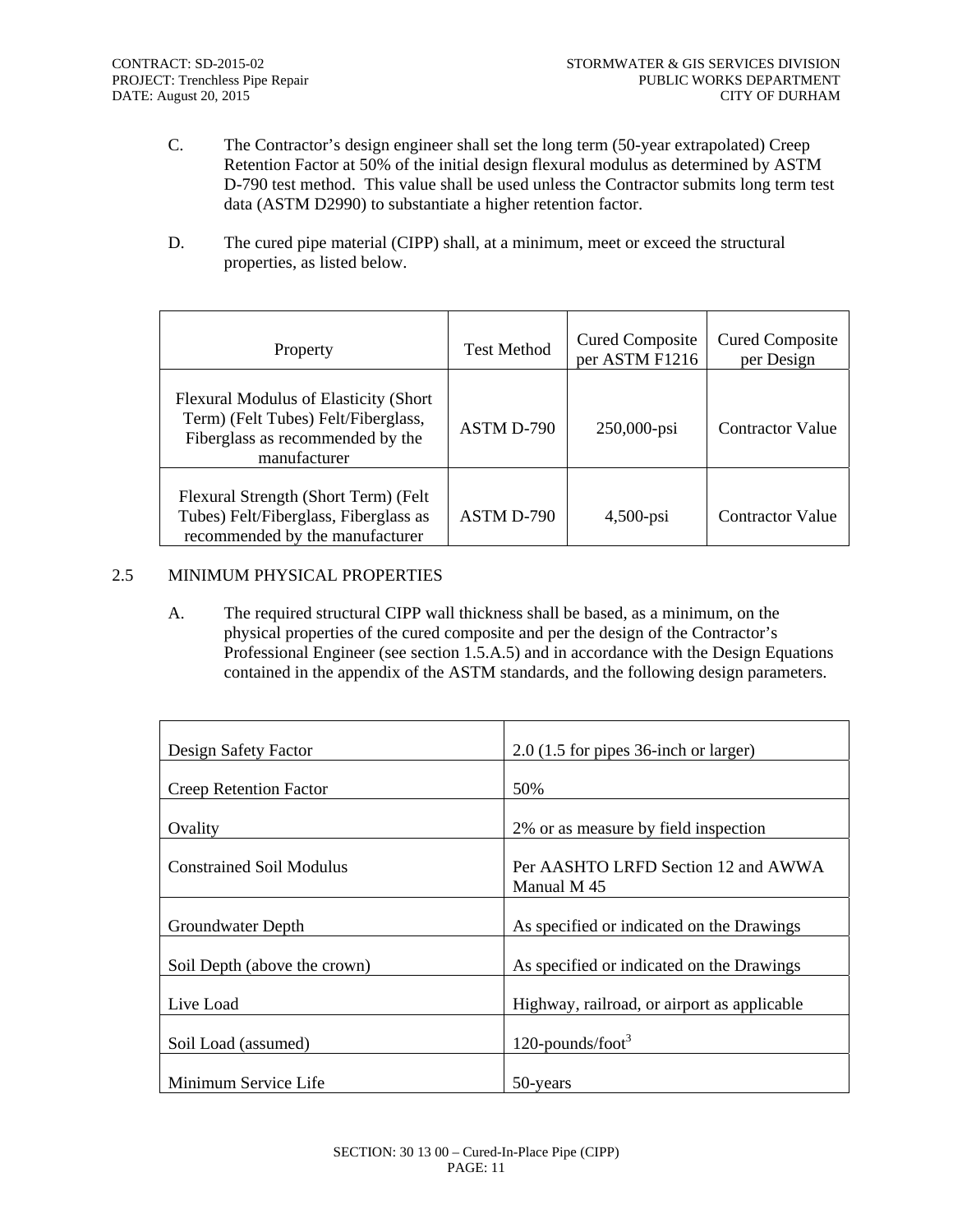- B. The Contractor shall submit, prior to installation of the lining materials, certification of compliance with these specifications and/or the requirements of the pre-approved CIPP system. Certified material test results shall be included that confirm that all materials conform to these specification and/or the pre-approved system. Materials not complying with these requirements will be rejected.
- C. The design soil modulus may be adjusted based on data determined from detailed Project soil testing results as provided by the Contractor. Soil testing results shall be approved by the Engineer.

## PART 3 EXECUTION

## 3.1 CONSTRUCTION REQUIREMENTS

- A. Preparation, cleaning, inspection, drainage by-passing and public notification. The Contractor shall clean the interior of the existing host pipe prior to installation of the CIPP liner. All debris and obstructions, that will affect the installation and the final CIPP product delivery to the Owner, shall be removed and disposed of.
- B. The CIPP liner shall be constructed of materials and methods, that when installed, shall provide a jointless and continuous structurally sound CIPP able to withstand all imposed static and dynamic loads on a long-term basis.
- C. The Contractor may, under the direction of the Engineer, utilize any of the existing drainage structures in the Project area as installation access points. If a street must be closed to traffic because of the location of the storm sewer, the Contractor shall furnish a detailed traffic control plan and all labor and equipment necessary. The plan shall be in conformance with the requirements of the local agency having jurisdiction over traffic control.
- D. Cleaning of Pipe Lines The Contractor shall remove all internal debris from the pipe line that will interfere with the installation and the final product delivery of the CIPP as required in these specifications. Solid debris and deposits shall be removed from the system and disposed of properly by the Contractor. Moving material from structure to structure shall not be allowed. As applicable the Contractor shall either plug or install a flow bypass pumping system to properly clean the pipe lines. Precaution shall be taken, by the Contractor in the use of cleaning equipment to avoid damage to the existing pipe. The repair of any damage, caused by the cleaning equipment, shall be the responsibility of the Contractor. The Engineer will designate a site for the disposal of all debris removed, from the Owner's drainage system, as a direct result of the cleaning operation. Unless otherwise specified by the Engineer, the Contractor shall dispose of all debris at no charge to the Owner. Dumping fees are incidental to the Work.
- E. By-passing Existing Drainage Flows The Contractor shall provide for the flow of existing mainline and service connection effluent around the section or sections of pipe designated for CIPP installation. With most small diameter pipelines, particularly on terminal storm sewers, plugging will be adequate but must be monitored on a regular basis to prevent backup of drainage into adjacent homes. Service connection effluent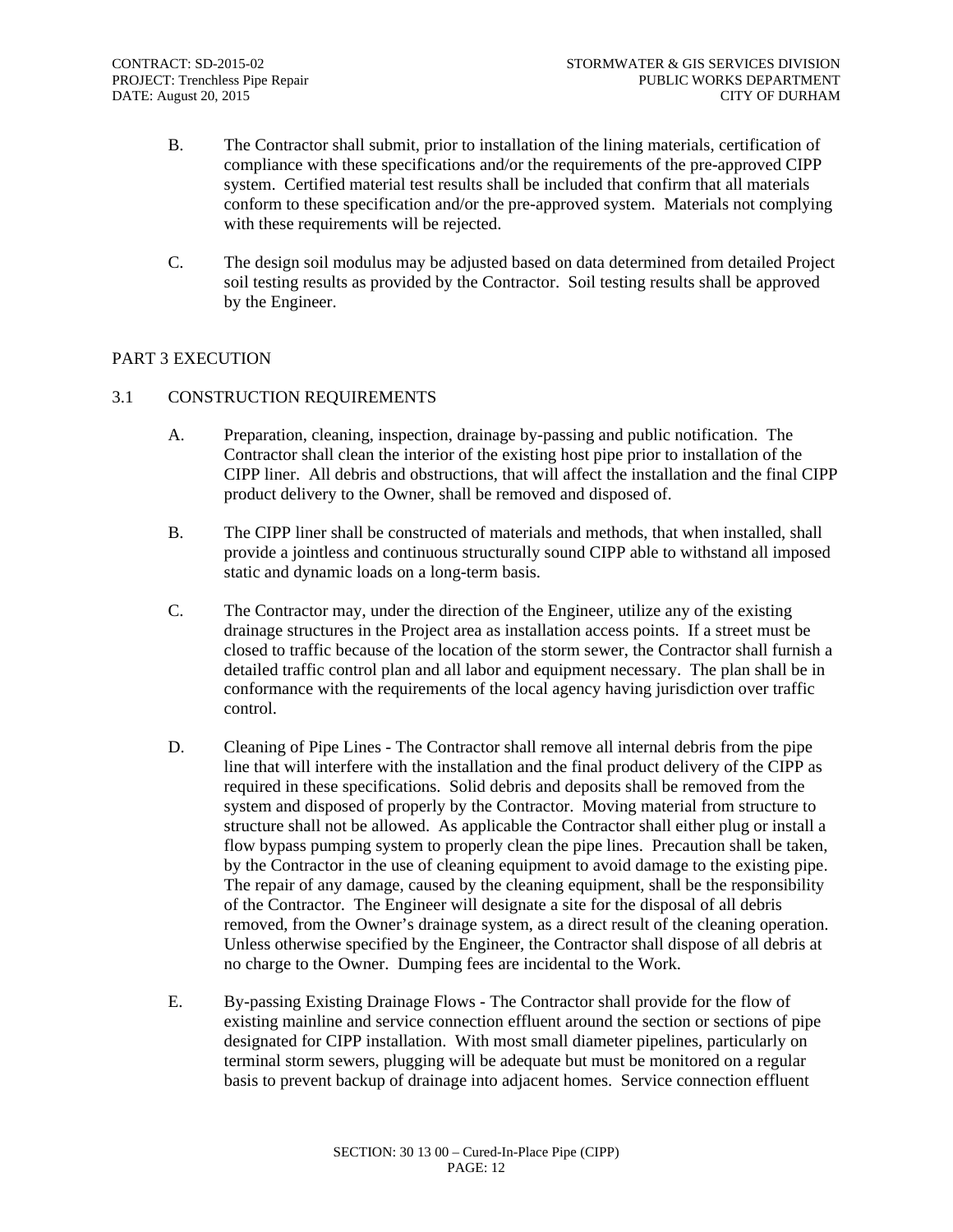may be plugged only after proper notification to the affected residence and may not remain plugged overnight. Installation of the liner shall not begin until the Contractor has installed the required plugs or a drainage by-pass system and all pumping facilities have been installed and tested under full operating conditions including the bypass of mainline and side storm sewer flows. Once the lining process has begun, existing drainage flows shall be maintained, until the resin/felt tube composite is fully cured, cooled down, full televised and the CIPP ends finished. The Contractor shall coordinate storm sewer bypass and flow interruptions with the Engineer at least 14 days in advance and with the property owners and businesses at least 1 business day in advance. The pump and bypass lines shall be of adequate capacity and size to handle peak flows. The Contractor shall submit a detail of the bypass plan and design to the Engineer before proceeding with any CIPP installation. By-pass pumping and all associated plans and approvals are incidental to the Work.

- F. Contractor shall perform post-cleaning video inspections of the pipelines. Only PACP certified personnel trained in locating breaks, obstacles and service connections by closed circuit television shall perform the inspection. The Contractor shall provide the Engineer a copy of the pre-cleaning and post-cleaning video and suitable log, and/or in digital format for review prior to installation of the CIPP and for later reference by the Owner.
- G. Line Obstructions It shall be the responsibility of the Contractor to clear the line of obstructions that will interfere with the installation and long-term performance of the CIPP. If pre-installation inspection reveals an obstruction, misalignment, broken or collapsed section or sag that was not identified as part of the original scope of work and will prohibit proper installation of the CIPP, the Contractor may be directed by the Engineer to correct the problem(s) prior to lining by utilizing open cut repair methods. The Contractor shall be compensated for this work under a contingency pay item designated for open cut point repairs. Removal of any previously unknown obstructions shall be considered as a changed condition. The cost of removal of obstructions that appeared on pre-bid video documentation and made available to the Contractor, prior to the bid opening, shall be compensated for on a unit price basis in accordance with the Contract Documents.
- H. The Contractor shall be responsible for confirming the locations of all branch service connections prior to installing and curing the CIPP. Each connection shall be dye tested to determine whether or not the connection is live or abandoned. Dye testing of existing service connections is incidental to the Work.
- I. Testing of Existing Service Connections In the event the status of a service connection cannot be adequately defined, the Engineer will make the final decision, prior to installation and curing of the liner, as to the status. Typically only service connections deemed "active" shall be reopened by the Contractor.
- J. The Contractor shall be allowed use water from an Engineer-approved fire hydrant in the Project vicinity (see Section 30 11 00, Paragraph 1.3). Use of an approved double check backflow assembly shall be required. Contractor shall provide his own approved assembly. Contractor shall pay current market price for all water usage.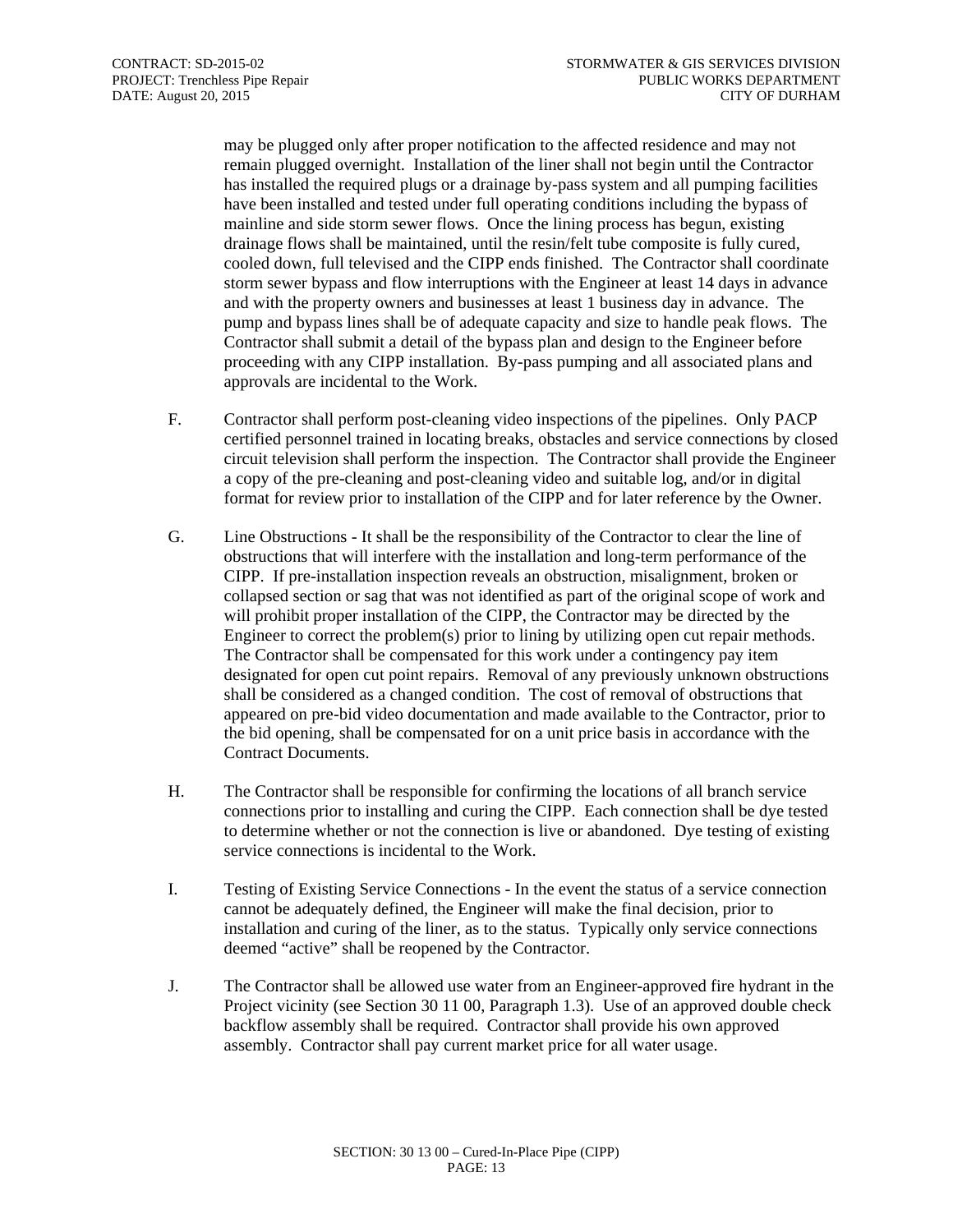#### 3.2 INSTALLATION OF LINER

- A. The CIPP Liner shall be installed and cured in the host pipe per the manufacturer's specifications as described and submitted in the PWS.
- B. CIPP installation shall be in accordance with the applicable ASTM standards with the following modification.
- C. The wet-out tube shall be positioned in the pipeline using the method specified by the manufacturer. Care should be exercised not to damage the tube as a result of installation. The tube should be pulled-in or inverted through an existing structure or approved access point and fully extend to the next designated structure or termination point.
- D. Prior to installation and as recommended by the manufacturer remote temperature gauges or sensors shall be placed inside the host pipe to monitor the temperatures during the cure cycle. Liner and/or host pipe interface temperature shall be monitored and logged during curing of the liner.
- E. To monitor the temperature of the liner wall and to verify correct curing and where specified by the Contract Documents, temperature sensors can be placed between the host pipe and the liner in the bottom of the host pipe (invert) throughout its length to monitor the temperature on the outside of the liner during the curing process. The temperature sensors can be placed at intervals as recommended by the sensor manufacturer. Additional sensors can be placed where significant heat sinks are likely or anticipated. The sensors, if installed, should be monitored by a computer using a tamper proof data base that is capable of recording temperatures at the interface of the liner and the host pipe.
- F. Curing shall be accomplished by utilizing the appropriate medium in accordance with the manufacturer's recommended cure schedule. The curing source or in and output temperatures shall be monitored and logged during the cure cycles if applicable. The manufacturer's recommended cure method  $\&$  schedule shall be used for each line segment installed, and the liner wall thickness and the existing ground conditions with regard to temperature, moisture level, and thermal conductivity of soil, per ASTM as applicable, shall be taken into account by the Contractor.
- G. For heat cured liners, if any temperature sensor or multiple sensors do not reach the temperature as specified by the manufacturer to achieve proper curing or cooling, the installer can make necessary adjustments to comply with the manufacturer's recommendations. The system computer should have an output report that specifically identifies each installed sensor station in the length of pipe, indicates the maximum temperature achieved and the sustained temperature time. Each sensor should record both the maximum temperature and the minimum cool down temperature and comply with the manufacturers recommendations. For UV Cured Liners, all light train sensor readings, recorded by the tamper proof computer, shall provide output documenting the cure along the entire length of the installed liner. The cure procedure shall be in accordance with the manufacturer's recommendation as included in the PWS submission by the Contractor.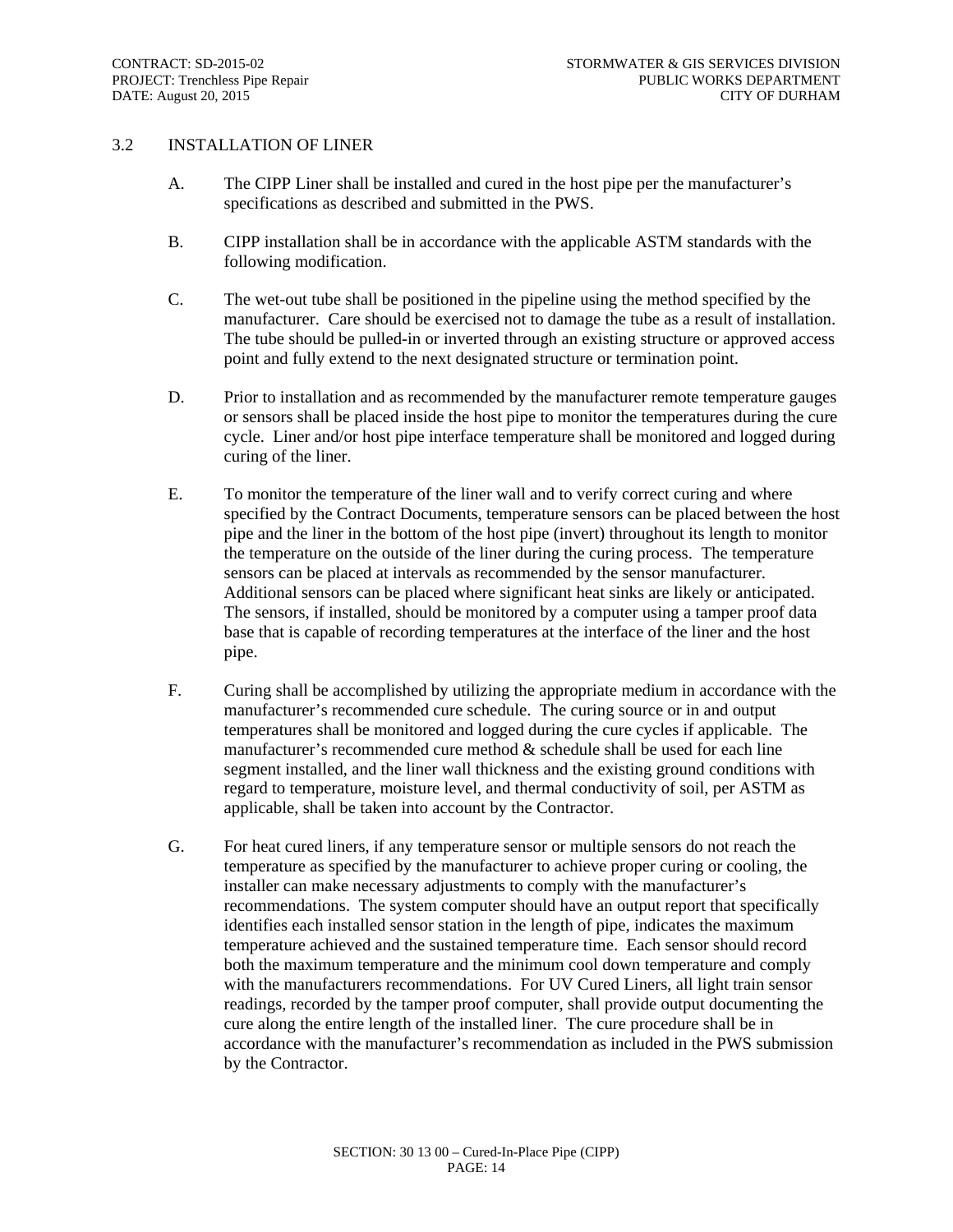#### 3.3 COOL DOWN

- A. The Contractor shall cool the CIPP in accordance with the approved CIPP manufacturer's recommendations as described and outlined in the PWS.
- B. Temperatures and curing data shall be monitored and recorded, by the Contractor, throughout the installation process to ensure that each phase of the process is achieved as approved in accordance with the CIPP System manufacturer's recommendations.

#### 3.4 FINISH

- A. The installed CIPP shall be continuous over the entire length of a sewer line section and be free from visual defects such as foreign inclusions, dry spots, pinholes, major wrinkles and de-lamination. The CIPP shall be impervious and free of any leakage from the pipe to the surrounding ground or from the ground to inside the lined pipe.
- B. Any defect, which will or could affect the structural integrity or strength of the linings, shall be repaired at the Contractor's expense, in accordance with the procedures submitted under Section1.9, CIPP Repair/Replacement.
- C. The beginning and end of the CIPP shall be sealed to the existing host pipe. The sealing material shall be compatible with the pipe end and shall provide a watertight seal.
- D. If any of the service connections leak water between the host pipe and the installed liner, the connection mainline interface shall be sealed to provide a water tight connection.
- E. If the wall of the CIPP leaks, it shall be repaired or removed and replaced with a watertight pipe as recommended by the manufacture of the CIPP system.
- F. Compensation shall be at the actual length of cured-in-place pipe installed. The length shall be measured from center of structure to center of structure. The unit price per linear foot installed shall include all materials, labor, equipment and supplies necessary for the complete CIPP liner installation. Compensation for service connection sealing and pipe sealing at the structure is incidental to the Work.

# 3.5 STRUCTURE CONNECTIONS AND RECONNECTIONS OF EXISTING SERVICES

- A. A seal, consisting of a resin mixture or hydrophilic seal compatible with the installed CIPP shall be applied at structure/wall interface in accordance with the CIPP system manufacturer's recommendations.
- B. Existing services shall be internally or externally reconnected unless indicated otherwise in the Contract Documents.
- C. Reconnections of existing services shall be made after the CIPP has been installed, fully cured, and cooled down. It is the Contractor's responsibility to make sure that all active service connections are reconnected.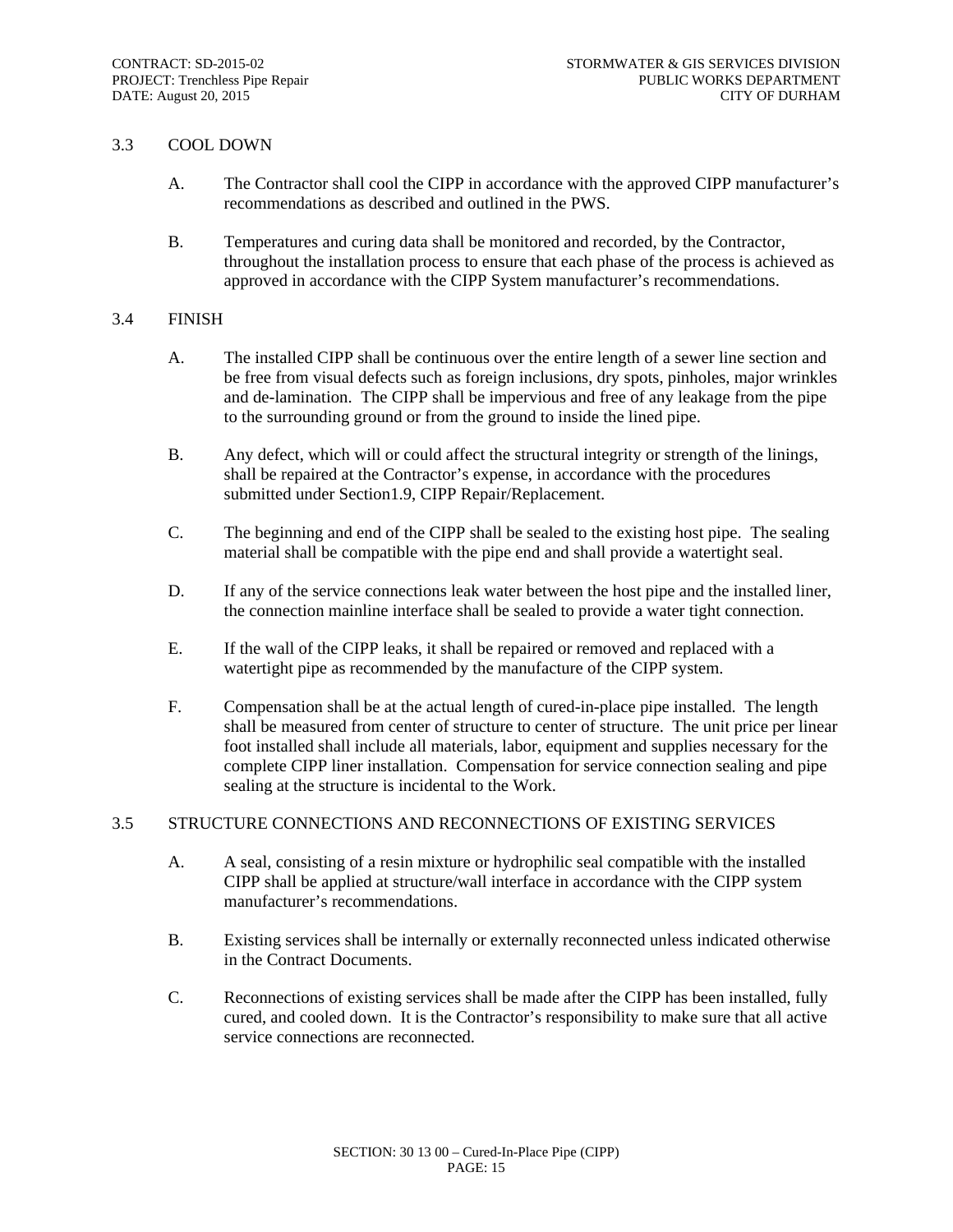- D. External reconnections are to be made with a tee fitting in accordance with CIPP system manufacturer's recommendations. Saddle connections shall be seated and sealed to the new CIPP using grout or resin compatible with the CIPP.
- E. A CCTV camera and remote cutting tool shall be used for internal reconnections. The machined opening shall be at least 90 percent of the service connection opening and the bottom of both openings must match. The opening shall not be more than 100 percent of the service connection opening. The edges of the opening shall not have pipe fragments or liner fragments, which may obstruct flow or snag debris. In all cases the invert of the connection shall be cut flush with the invert entering the mainline.
- F. In the event that service reinstatements result in openings that are greater than 100 percent of the service connection opening, the Contractor shall install a CIPP type repair, sufficiently in size to completely cover the over-cut service connection. No additional compensation will be paid for the repair of over-cut service connections.
- G. Coupons of pipe material resulting from service tap cutting shall be collected at the next structure downstream of the pipe rehabilitation operation prior to leaving the site. Coupons may not be allowed to pass through the system.
- H. Compensation shall be at the actual number of services re-connected using either internal or external means as contained in the Bid. The unit price bid per service line reconnected shall be include all materials, labor, equipment and supplies necessary to complete the Work as required in these specifications.

# 3.6 TESTING OF INSTALLED CIPP

- A. The physical properties of the installed CIPP shall be verified through field sampling and laboratory testing. All materials for testing shall be furnished by the Contractor. All materials testing shall be performed at the Contractor's expense, by an independent third party laboratory approved by the Engineer as recommended by the CIPP manufacturer. All tests shall be in accordance with applicable ASTM test methods to confirm compliance with the requirements specified in these contract documents.
- B. The Contractor shall provide samples for testing to the Engineer from the actual installed CIPP liner. Samples shall be provided, at a minimum from one location per 1000-linear feet of CIPP installed or as required by the Engineer. The sample shall be cut from a section of cured CIPP that has been inverted or pulled through a like diameter pipe which has been held in place by a suitable heat sink, such as sandbags. All curing, cutting and identification of samples will be witnessed by the Engineer and transmitted by the Contractor to the testing laboratory. On pipelines greater than 18-inches in diameter the Engineer may at its discretion, require plate samples cured with the CIPP or designate a location in the newly installed CIPP where the Contractor shall take a sample. The opening produced from the sample shall be repaired in accordance with manufacturers recommended procedures.
- C. The laboratory results shall identify the test sample location as referenced to the nearest structure and station. Final payment for the Project shall be withheld pending receipt and approval of the test results. If properties tested do not meet the minimum physical and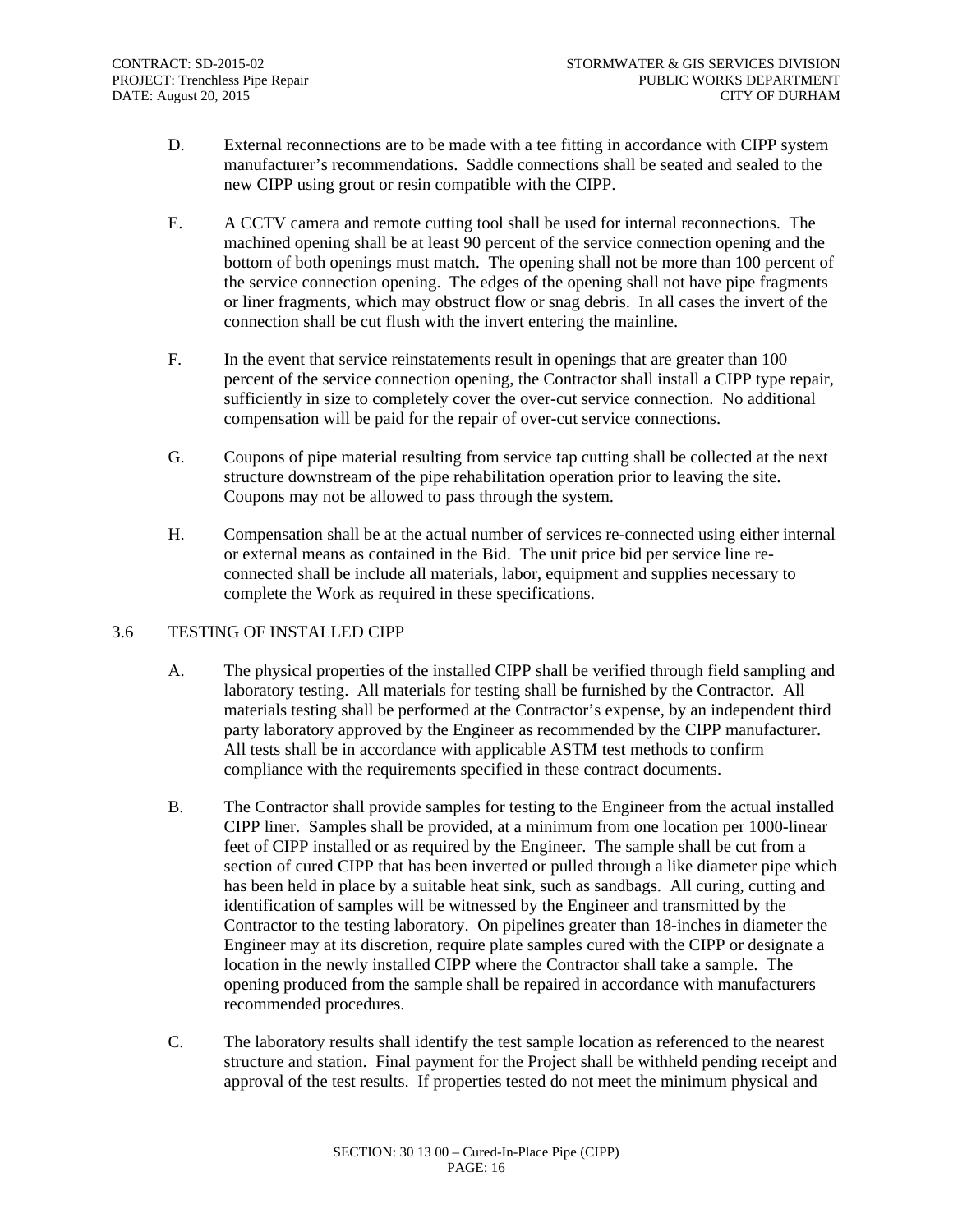thickness requirements, the CIPP shall be repaired or replaced by the Contractor unless the actual physical properties and the thickness of the sample tested meet the design requirements as required in the Contract.

- D. Chemical resistance The CIPP system installed shall meet the chemical resistance requirements of ASTM D5813. CIPP samples tested shall be of fabric tube and the specific resin proposed for actual construction. It is required that CIPP samples without plastic coating meet these chemical testing requirements. A certification may be submitted, by the Contractor, from the manufacturer, verifying that the chemical resistance of the CIPP meets the Contract requirements.
- E. Hydraulic Capacity Overall, the hydraulic capacity shall be maintained as large as possible. The installed CIPP shall at a minimum be equal to the full flow capacity of the original pipe before rehabilitation. In those cases where full capacity cannot be achieved after liner installation, the Contractor shall submit a request to waive this requirement, together with the reasons for the waiver request. Calculated capacities may be derived using a commonly accepted roughness coefficient for the existing pipe material taking into consideration its age and condition.
- F. The installed CIPP thickness shall be measured for each line section installed. If the CIPP thickness does not meet that specified in the contract and submitted as the approved design by the Contractor then the liner shall be repaired or removed unless the tested physical properties and the thickness of the sample tested meet the design requirements as required in the contract. The liner thickness shall have tolerance of minus 5% plus 10%. In man-entry size piping the Contractor shall remove a minimum of one sample or one sample every line section of installed CIPP, not meeting the specified design thickness, to be used to check the liner thickness. The samples shall be taken by core drilling 2-inch diameter test plugs at random locations selected by the Engineer. As an alternative the Contractor may use industry proven, non-destructive methods for confirming the thickness of the installed CIPP.
- G. All costs, to the Contractor, associated with providing cured CIPP samples for testing are considered incidental to the Work. Payment for all testing by a laboratory will be paid for, by the Contractor, directly to the laboratory.

# 3.7 FINAL ACCEPTANCE

- A. All CIPP sample testing and repairs to the installed CIPP as applicable shall be completed, before final acceptance, meeting the requirements of these specifications and documented in written form.
- B. The Contractor shall perform a detailed closed-circuit television inspection in accordance with ASTM standards, in the presence of the Engineer after installation of the CIPP liner and reconnection of the services. A radial view (pan and tilt) TV camera shall be used. The finished liner shall be continuous over the entire length of the installation and shall be free of significant visual defects, damage, deflection, holes, leaks and other defects. Unedited digital documentation of the inspection shall be provided to the Engineer within ten (10) working days of the liner installation. The data shall note the inspection date, location of all reconnected services, debris, as well as any other defects in the liner,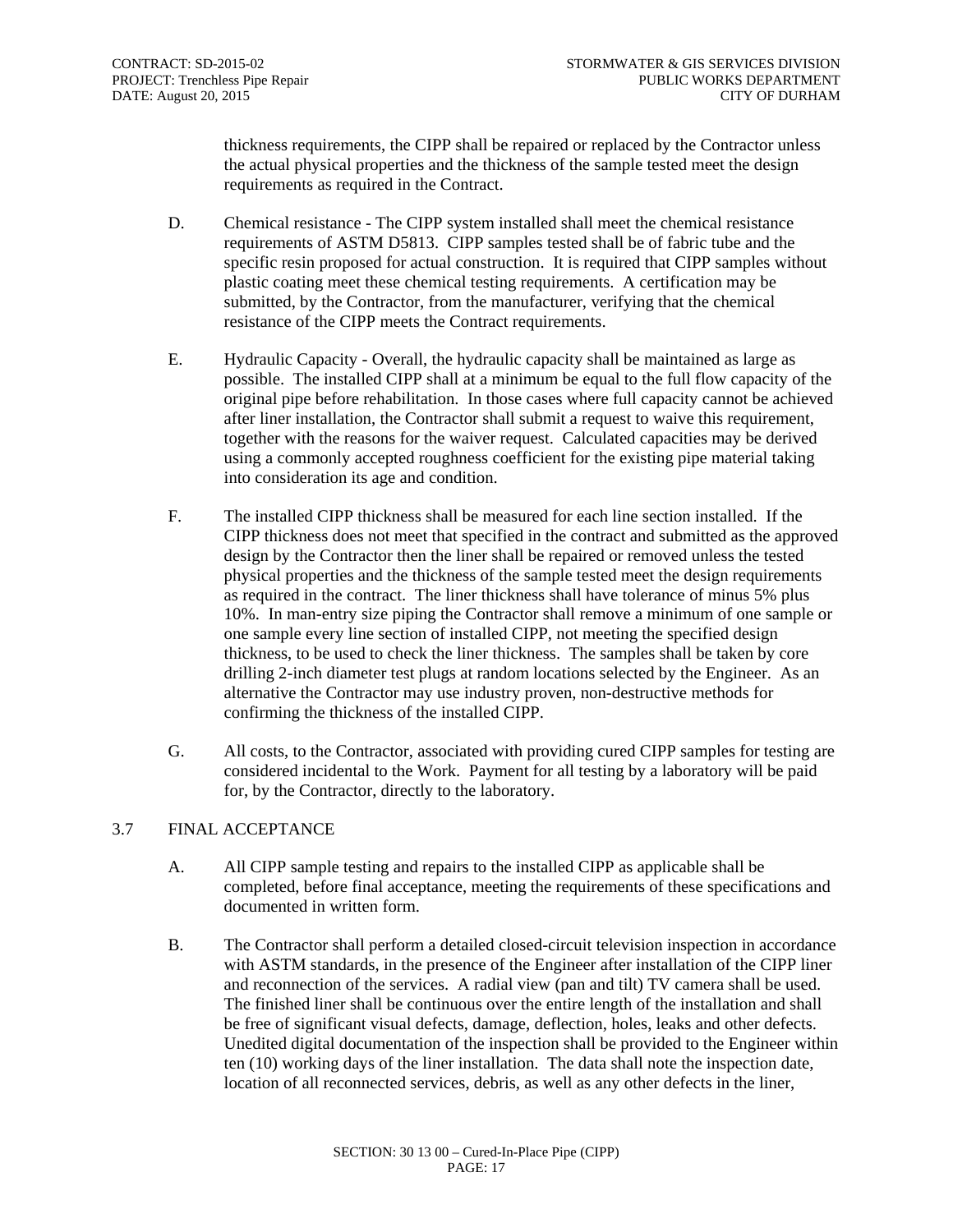including, but not limited to, gouges, cracks, bumps, or bulges. If post installation inspection documentation is not submitted within ten (10) working days of the liner installation, the Engineer may at its discretion suspend any further installation of CIPP until the post-installation documentation is submitted. As a result of this suspension, no additional working days will be added to the Contract, nor will any adjustment be made for increase in cost. Immediately prior to conducting the closed circuit television inspection, the Contractor shall thoroughly clean the newly installed liner removing all debris and build-up that may have accumulated, at no additional cost to the Owner.

- C. Bypass pumping or plugging from the upstream manhole shall be utilized to minimize drainage from entering the line during the inspection. In the case of bellies in the line, the pipe shall be cleared of any standing water to provide continuous visibility during the inspection.
- D. Where leakage is observed through the wall of the pipe, the Contractor shall institute additional testing including but not limited to air testing, localized testing and any other testing that will verify that the leakage rate of the installed CIPP does not exceed acceptable tolerances specified in the Contract.

# END OF SECTION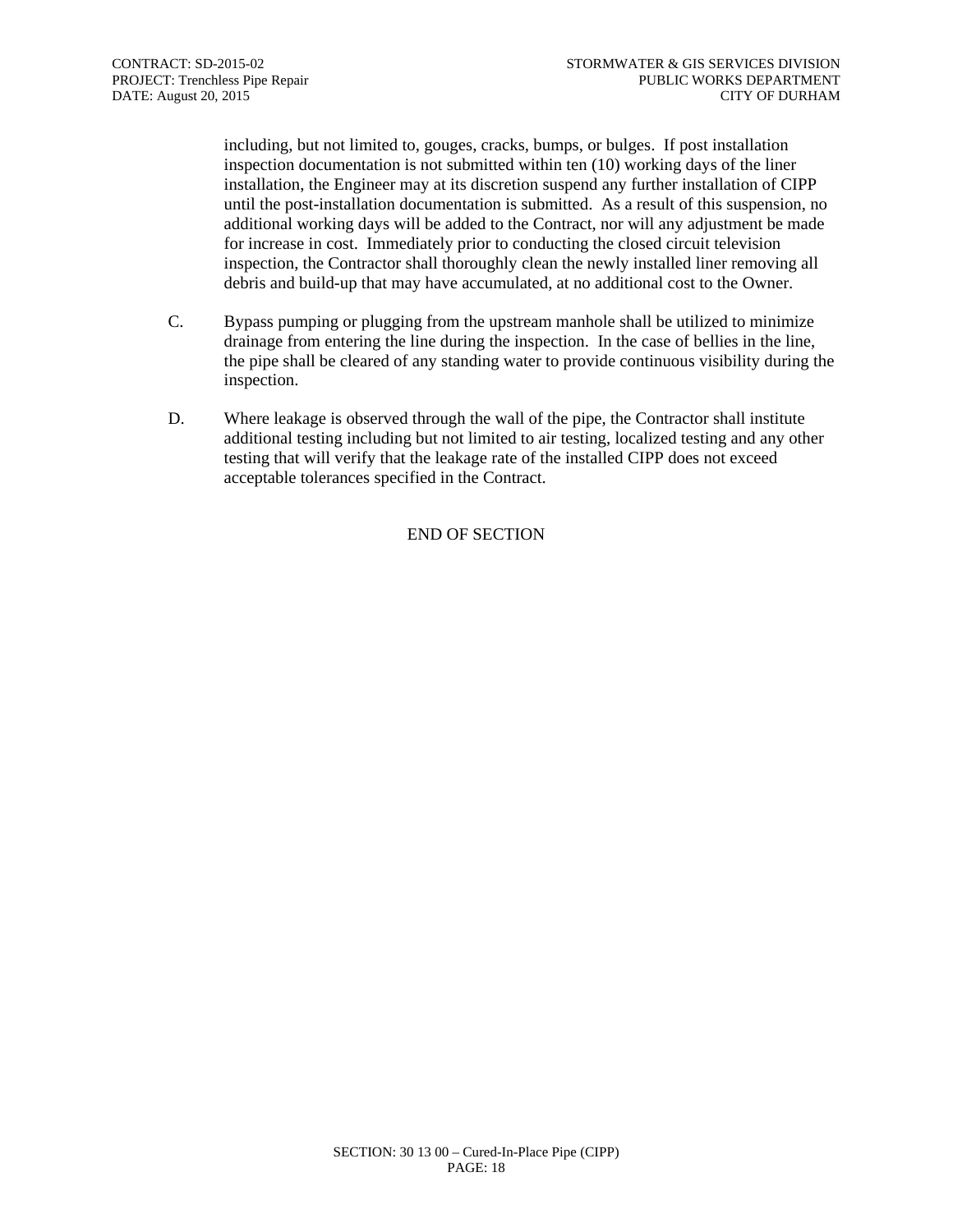# SECTION 30 13 05

#### PIPE REHABILITATION VIA SPRAY APPLIED CEMENTITIOUS MORTAR

#### PART 1 GENERAL

#### 1.1 SUMMARY

- A. This specification document contains the minimum material requirements and installation techniques required for pipe lining rehabilitation /repair to storm drainage pipe via spray applied cementitious mortar. This specification may be used in lieu of portions of Section 30 13 03, Cured-In-Place Pipe (CIPP) for pipe sizes of 24-inches in diameter and larger. No adjustment shall be made to the unit price for CIPP when this specification is used.
- B. Related Sections:
	- 1. Section 30 10 00: Municipal Separate Storm Sewer (MS4) Inspections
	- 2. Section 30 10 05: Storm Sewer Cleaning
	- 3. Section 30 11 00: Project Special Provisions.
	- 4. Section 30 12 05: Soil and Pipe Stabilization with Polyurethane Material
	- 5. Section 30 13 00: Cured-In-Place Pipe (CIPP)

#### 1.2 DELIVERY, STORAGE, AND HANDLING

- A. All materials shall be delivered to the Site in their original, unopened packages, clearly labeled with the manufacturer's identification, printed instructions and batch code for shelf life and traceability.
- B. Store and condition the specified product as per the appropriate product data sheet.
- C. For handling instructions, refer to the Material Safety Data Sheet.

#### 1.3 PROJECT SITE CONDITIONS

A. Refer to Part 3 – Execution, or contact the manufacturer directly for any physical or environmental limitations required by the product.

#### 1.4 QUALITY ASSURANCE

- A. The manufacturer shall have been in the business of manufacturing high performance cement-based repair mortars for over fifteen (15) years, maintain a strict quality assurance program in accordance with ISO 9001:2008, offer technical services, and provide a representative at the Project Site for product training, prior to product installation.
- B. Contractor shall submit to the Engineer, at least three references where the Contractor has successfully completed similar applications.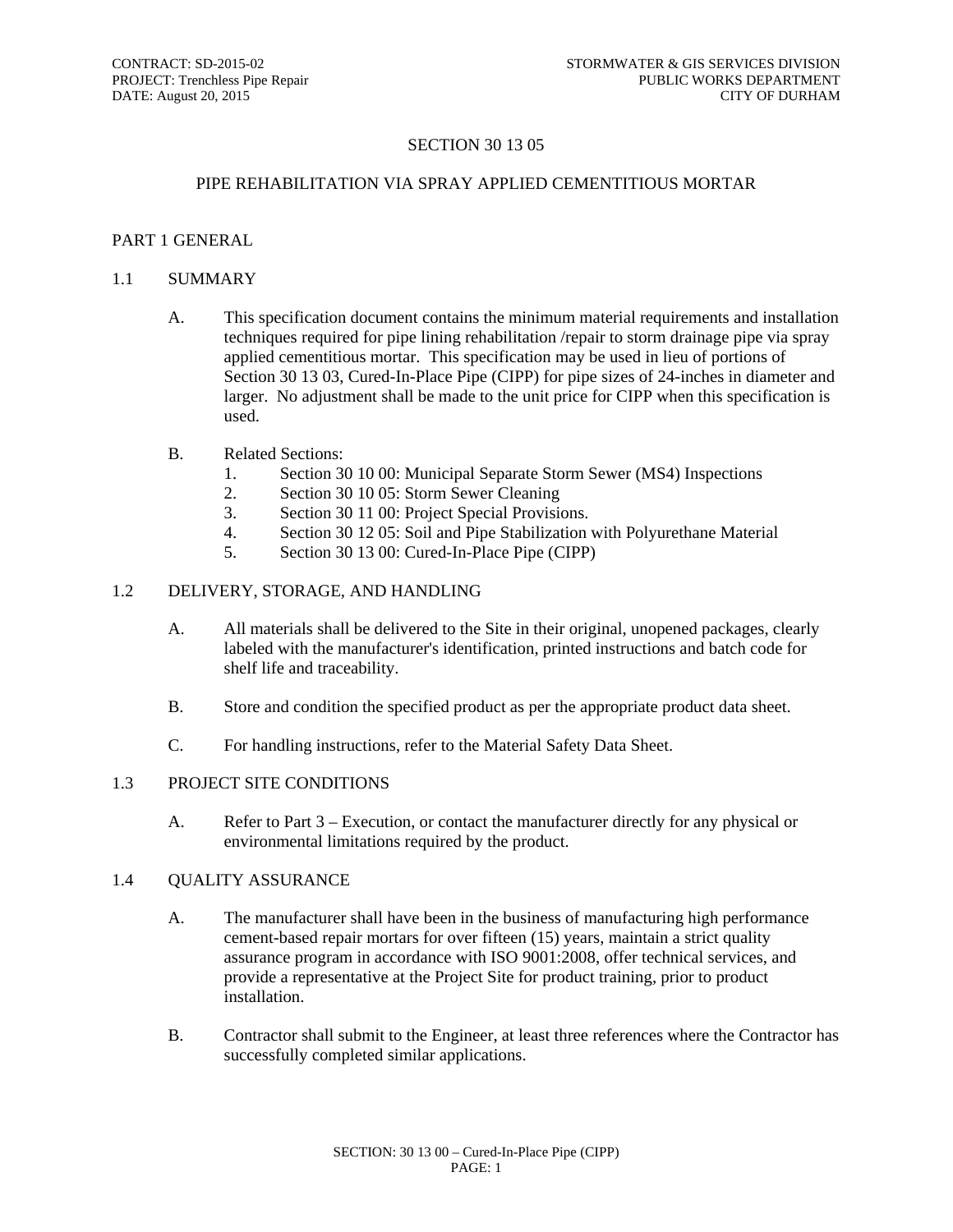# PART 2 PRODUCTS

#### 2.1 MATERIALS

- A. The pipe lining/rehabilitation material shall be a centrifugally spray-applied, prepackaged cement-based mortar containing a corrosion inhibitor requiring only the addition of potable water. The material shall not contain any chlorides or lime other than amounts contained within the hydraulic cement composition. The manufacturer shall be ISO 9001:2008 certified and have at least fifteen (15) years of experience in the manufacture of cementitious repair materials. The manufacturer shall offer technical services and provide a representative at the Project Site for product training prior to product installation upon advance notice.
- B. The pipe lining/rehabilitation material shall meet all the following typical performance criteria when cured at 70°F (21°C):
	- 1. Compressive Strength, ASTM C 109
		- a. 1 Day: 3,000 psi (20.7 MPa)
		- b. 7 Days: 6,000 psi (41.4 MPa)
		- c. 28 Days: 8,000 psi (55.2 MPa)
	- 2. Bond Strength, ASTM C 882
		- a. 7 Days: 2,000 psi (13.8 MPa)
	- 3. Length Change, ASTM C 157
		- a. 28 Days Wet: +0.05%
		- b. 28 Days Dry: -0.15%
	- 4. Chloride Ion Permeability, ASTM C 1202
		- a. 28 Days: Very Low
	- 5. Freeze/Thaw Resistance, ASTM C 666A: 90% RDM @ 300 cycles
	- 6. Working Time: 30 minutes
- C. Subject to meeting the performance criteria stated above, other products may be formally submitted to the Engineer for approval as directed in Paragraph 6.05 of the General Conditions. All requests for approval shall contain certified test data verifying conformance with this specification. Three references of successfully completed projects of similar nature and scope of the work detailed in this specification shall be provided. The testing laboratory shall certify to any modifications made to the tests performed and provide details of modifications.

#### PART 3 EXECUTION

#### 3.1 PIPE CONDITIONS

- A. Completely remove or mitigate all obstructions that may hinder proper installation of product prior to commencing work.
- B. Ensure all active water flow is diverted or stopped prior to commencing work.
- C. Completely remove all loose, delaminated and weak materials including dirt and debris from work area. Prepare pipe surfaces using high pressure water blasting to thoroughly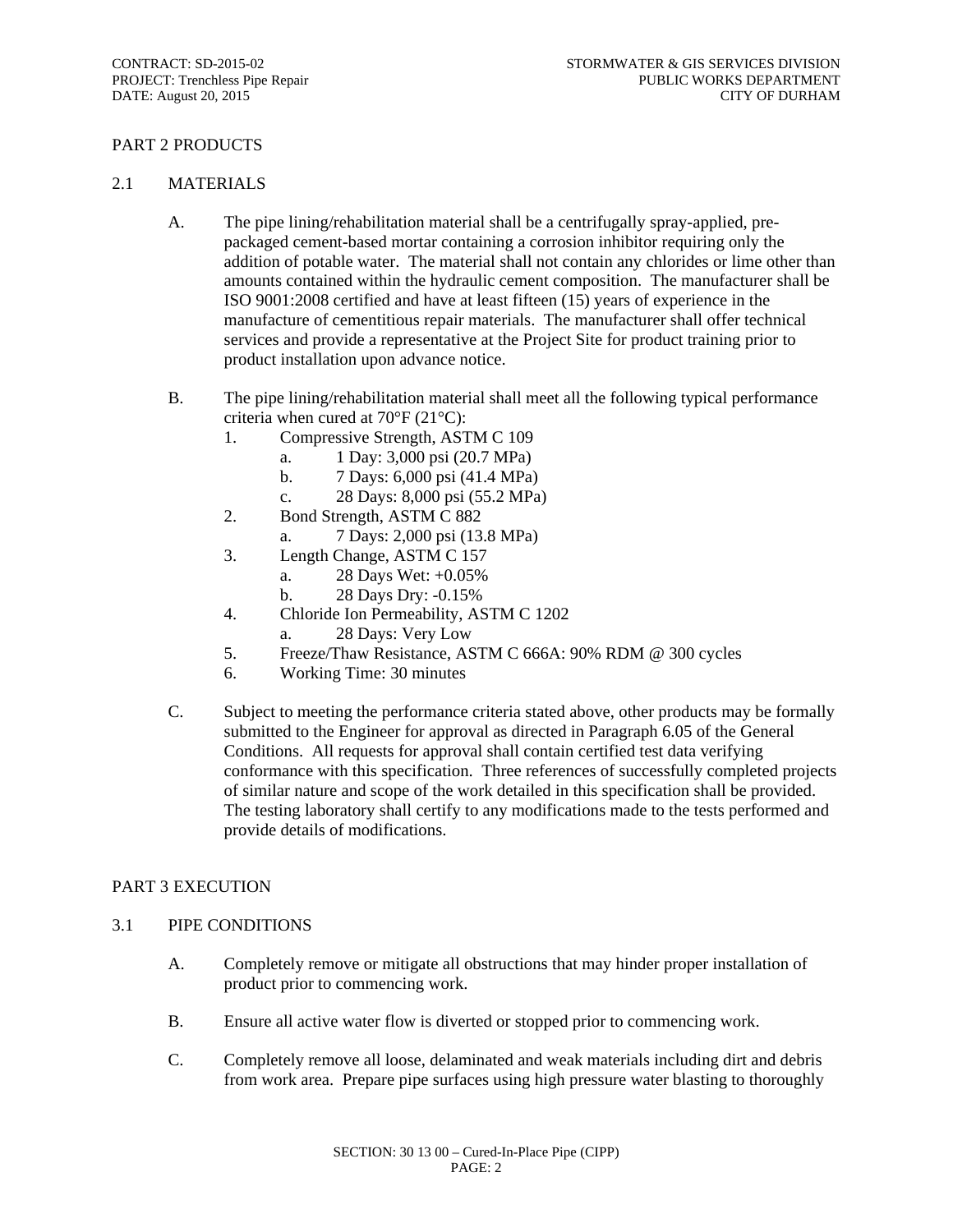remove all contaminants and bond-inhibiting materials. Severely corroded pipe sections may need replacement. Metal surfaces may be blasted to a near-white finish; concrete surfaces should be mechanically prepared to an ICRI Concrete Surface Profile (CSP) of 6 or greater. Metal surfaces may require treating with a corrosion inhibitor after surface prep if they will not be repaired immediately.

- D. The sections to be repaired should be free of standing water; concrete pipe should be presoaked for 6 – 8 hours prior to material installation.
- E. All cracks in pipes identified shall be brought to the attention of the Engineer and a determination made of whether the cracks are subject to movement and may compromise the installation. The cracks shall be repaired or mitigated as directed prior to application of the pipe lining rehabilitation material.
- F. All existing joints in pipe shall be maintained.
- G. All surfaces must be blown clean from surface preparation debris and residue prior to commencing work.
- H. Due to the potential corrosion reactivity between cementitious materials and aluminum, all aluminum pipe should be coated with a coal tar type coating (or similar material) prior to application of mortar.
- I. For more detailed information, refer to the following source: "Surface Preparation Guidelines for the Repair of Deteriorated Concrete Resulting from Reinforcing Steel Oxidation", Report of International Concrete Repair Institute, March 1995.

#### 3.2 ENVIRONMENTAL CONDITIONS

A. Condition and maintain all materials and surfaces that contact pipe lining rehabilitation material to between 50°F and 90°F (10°C and 32°C), but optimally between 60°F and 75°F (15°C and 24°C) whenever possible.

#### 3.3 EQUIPMENT AND MATERIALS

- A. All necessary tools, equipment and materials shall be in good condition and as close as possible to area being repaired.
- B. Appropriate clothing and safety equipment shall be worn to avoid breathing dust and prevent eye and skin contact with both dry and mixed repair materials.
- C. An ample source of potable water shall be available for preconditioning, mixing, cleaning and curing.

# 3.4 MIXING

A. Mortar Mixer (Stationary Barrel with Moving Paddles)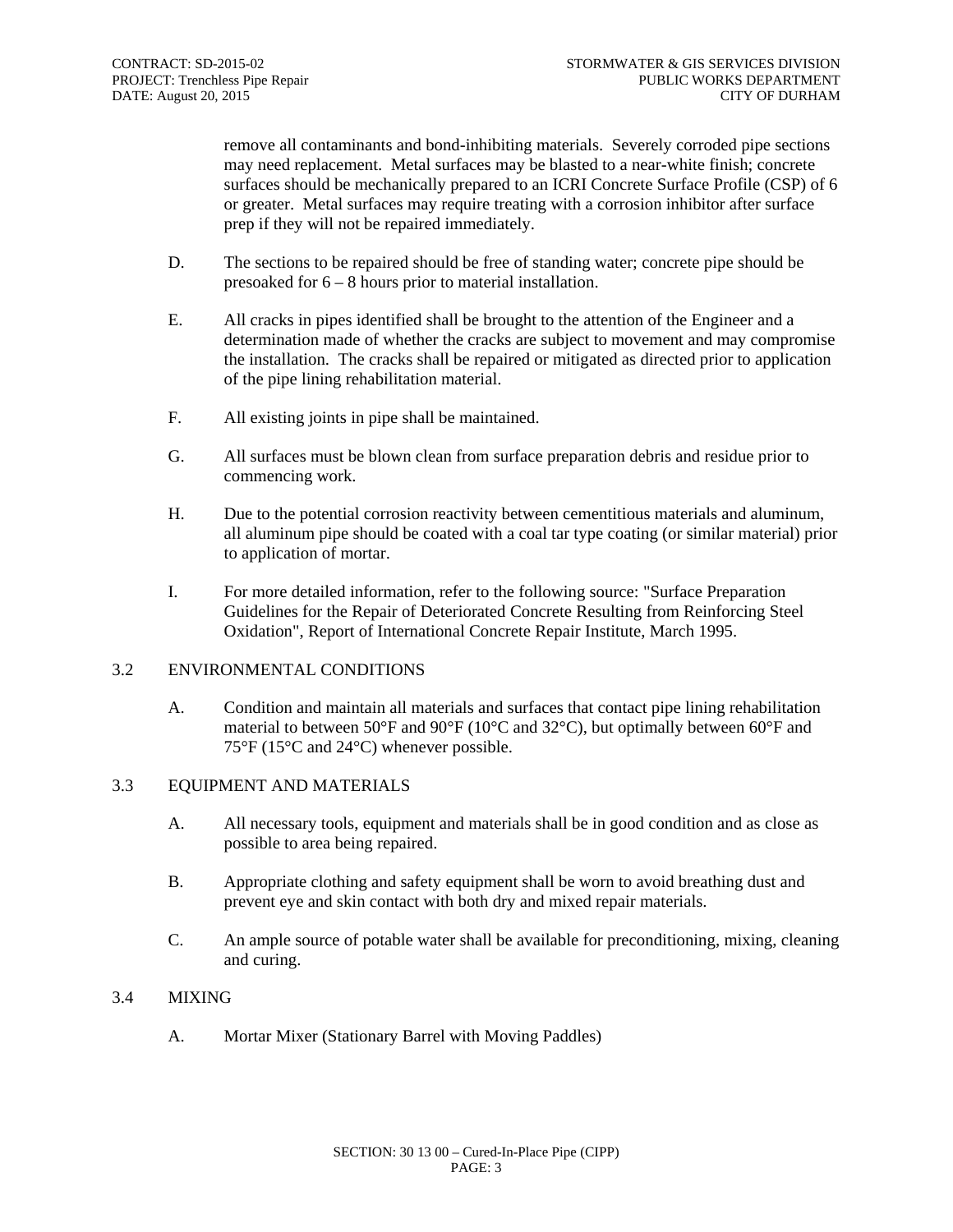- 1. Provide an adequate number of mortar mixers in good operating condition for uninterrupted placement. Do not exceed one-half the maximum capacity of the mortar mixer.
- 2. Pre-wet mortar mixer, empty excess water.
- 3. Start by adding the minimum amount of premeasured potable water to mixer. While mixing, slowly add pipe lining rehabilitation material and mix to a uniform consistency.
- 4. Mix thoroughly for approximately 3 to 4 minutes. To achieve desired consistency, add remaining water if necessary. Do not exceed maximum water content as stated on product packaging or an amount that will cause segregation.
- 5. Do not mix more material than can be placed within the working time of the repair material. Do not re-temper the mix by adding additional water.
- 6. A trial mix should be considered to optimize water content and application ability.

## 3.5 APPLICATION

- A. Position spray cast equipment within pipe center and begin pumping material to nozzle. Commence application of material around pipe. As material is cast around pipe, move applicator head accordingly so as to provide the necessary thickness and uniformity specified.
- B. Movement of the applicator head may be adjusted at any time to ensure proper coverage, thickness and uniformity.
- C. Coverage thicknesses may be verified at any point during installation to ensure movement rate of applicator head is correct.
- D. Placement shall be a continuous to minimize or prevent cold joints except over existing joints.

#### 3.6 CURING

- A. Wet cure for 24-48 hours after placement or apply curing compound meeting the requirements of ASTM C 309 immediately after placement.
- B. Repair material shall be protected from freezing, hydrostatic pressure and vibration as recommended by the manufacturer.

#### 3.7 EXTREME WEATHER CONDITIONS

# A. COLD WEATHER REPAIRS

1. All surfaces shall be preconditioned and maintained between 50°F and 90°F ( $10^{\circ}$ C and  $32^{\circ}$ C) and materials conditioned to between  $50^{\circ}$ F and  $80^{\circ}$ F ( $10^{\circ}$ C and 27°C). Higher substrate and material mix temperatures will result in faster strength development. Due to the mass of palletized material and bulk packaging, up to 72 hours of conditioning may be required. Presoak area with hot water where applicable.